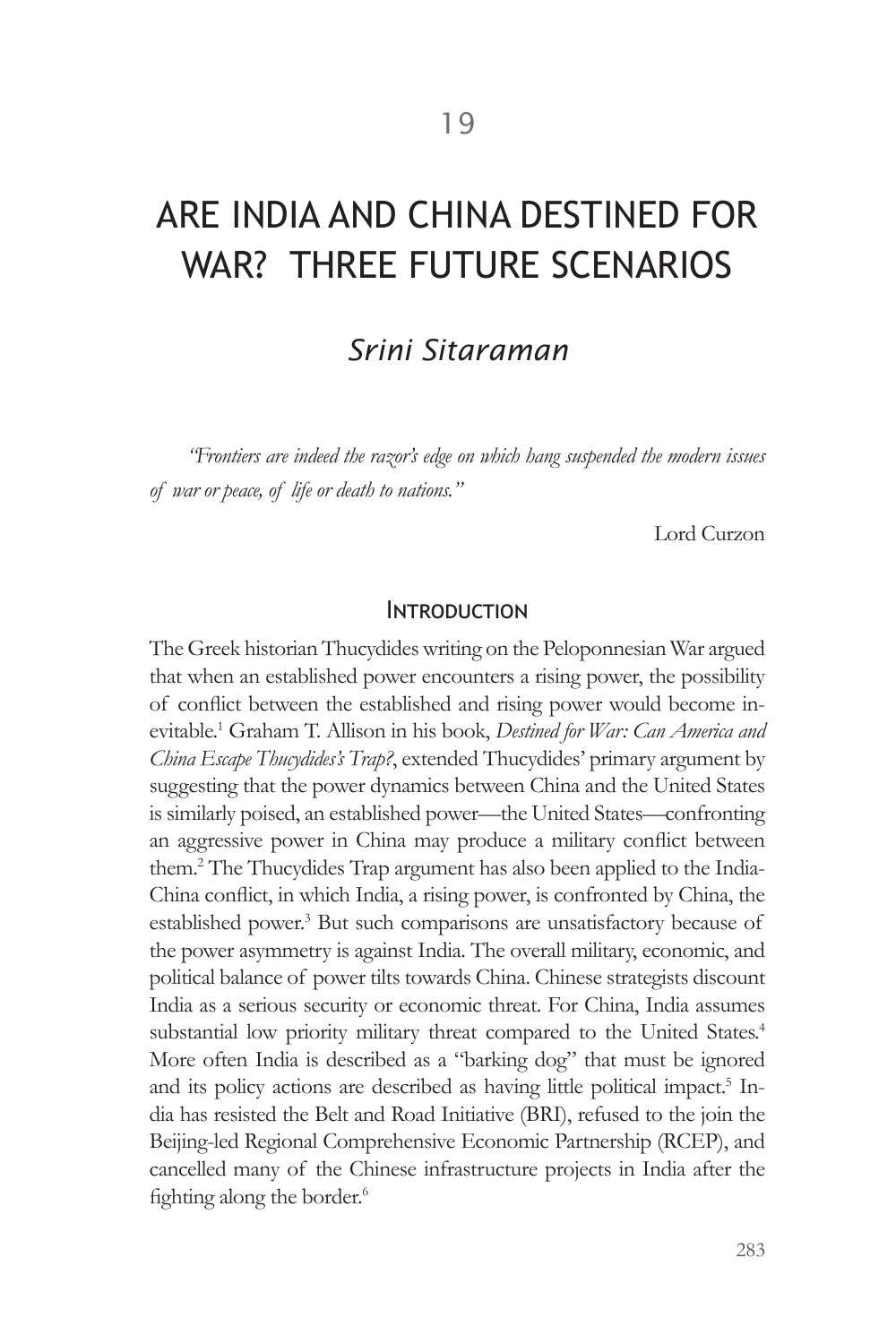Strategic assessments suggests that military balance—conventional and nuclear—overwhelmingly leans towards China.<sup>7</sup> Indian military leaders have publicly acknowledged that India does not have "the capability nor the intention to match China, force for force."<sup>8</sup> However, others have cautioned that India will not reflexively acquiesce when faced with a military threat from China.<sup>9</sup> India has not relented against aggressive Chinese posture along the Line of Actual Control (LAC) in 2013, 2017, and more recently in the bloody hand-to-hand combat both India and China suffered casualties in June 2020 (see Table 19.1). But India has resisted Chinese aggressiveness, albeit with the mixed success, along the border since the occupation of Tibet in 1959 and the first Sino-Indian war in 1962. The Indian armed forced have repelled Chinese incursions across the border and managed to stave off the People's Liberation Army (PLA) drives periodically.10 But for how long can India parry the repeated incursions by the PLA along the LAC and does India have the wherewithal to sustain a long military campaign against China?<sup>11</sup> In the most recent (June 15, 2020) military clashes in the Galwan Valley in the Ladakh region along the LAC, 20 Indian soldiers and 43 Chinese PLA were presumed killed in action.<sup>1213</sup>

| Year                          | Location                                              | $\text{Outcome}$                                         |  |
|-------------------------------|-------------------------------------------------------|----------------------------------------------------------|--|
| 1962<br>(20 Oct-21 Nov)       | Aksai Chin and Northeast India                        | <b>Chinese Victory</b>                                   |  |
| 1967<br>(1 Oct 2 Oct 2)       | Nathu La & Cho Law (Sikkim)                           | Indian Victory                                           |  |
| 1975<br>(20 Oct)              | Tulung La, Arunachal Pradesh                          | Indian Casualties                                        |  |
| 1987<br>(Spring-Summer)       | Sumdorong Chu, Arunachal<br>Pradesh                   | Stand-Off                                                |  |
| 2013<br>$(15$ April $-5$ May) | Daulat Beg Oldi, Ladakh                               | Stand-Off (hand-to-<br>hand combat)                      |  |
| 2017<br>$(16$ June – 28 Aug)  | Doklam, (Tibet, India, Bhutan)                        | Stand-Off (hand-to-<br>hand combat)                      |  |
| 2020 (May 2020-)              | Pangong Tso, Galway Valley, and<br><b>Hot Springs</b> | Hand-to-Hand Com-<br>bat: Indian & Chinese<br>Casualties |  |

|  |  |  |  |  | Table 19. 1: Major Military Clashes between India and China |  |
|--|--|--|--|--|-------------------------------------------------------------|--|
|--|--|--|--|--|-------------------------------------------------------------|--|

\*No official confirmation of casualties by the Chinese government.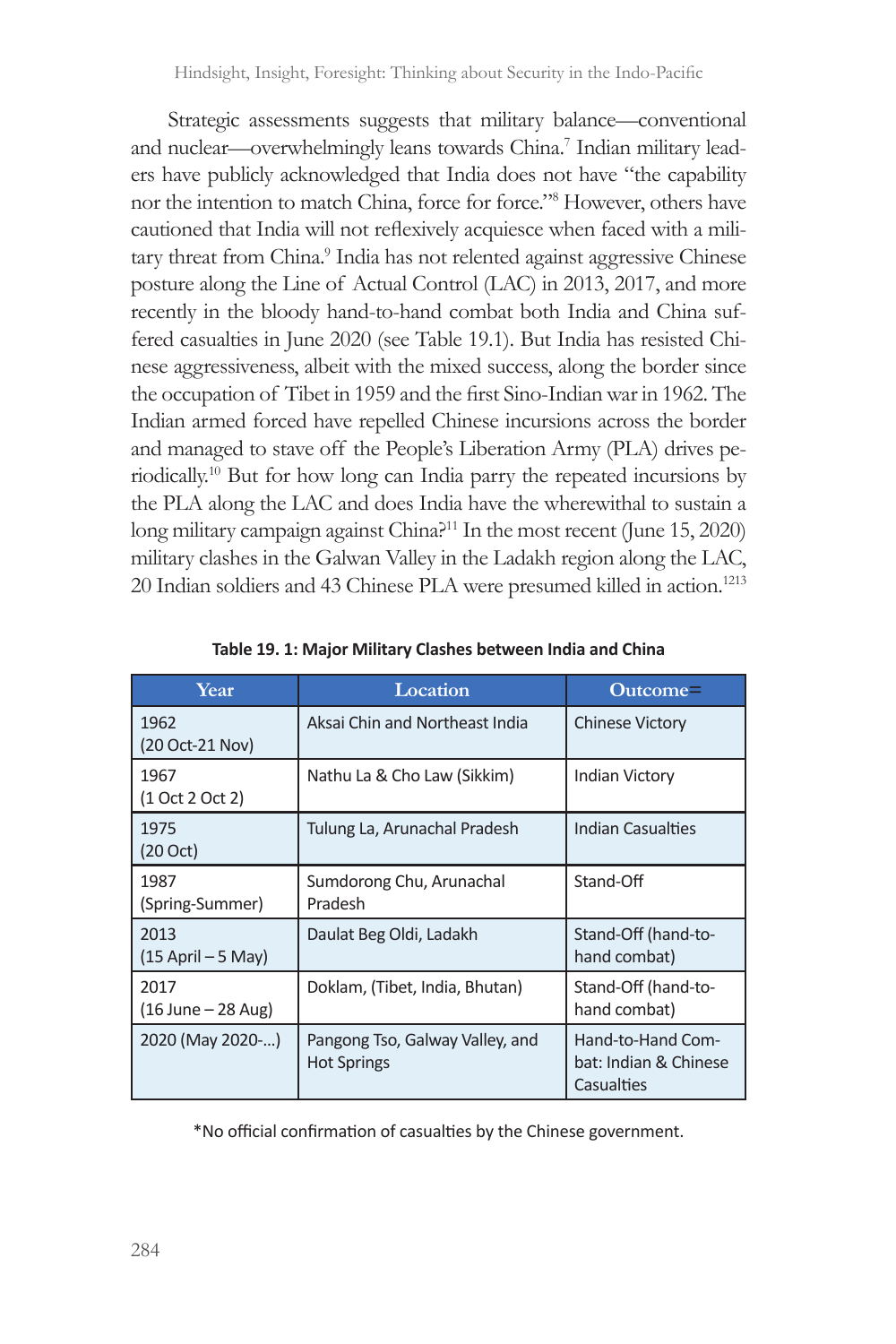Tensions between both countries have repeatedly flared since the creation of India on August 15, 1947 and the People's Republic of China (PRC) on October 1, 1949, when the British colonial government hastily exited India leaving behind a legacy of unresolved boundary disputes from Burma in the east to Pakistan in the west, and Tibet and Kashmir in the north. The India-China border conflict has evolved not just into a geostrategic competition that has outlasted the Cold War because at the center of it, the conflict is about the unresolved territorial claims. States are fundamentally territorial constructs that engage in vigorous competition for control of such territory and territory with particular salience is more susceptible to militarization.<sup>14</sup> India and China are no different; both countries have engaged in frequent military standoffs to define the border and stake claim to contested territory.<sup>15</sup> The India-China border dispute became particularly contentious after the PRC's invasion and occupation of Tibet and after the 14<sup>th</sup> Dalai Lama fled to India in March 1959.<sup>16</sup> Subsequently, China attacked India on October 20, 1962; Mao wanted to "teach India a lesson" and in the process India permanently lost territory (estimated to be around 43,000 sq. km) and more than 3,000 soldiers.<sup>17</sup> Regular borders disputes are an outcome of India's inability to resist continuous expansion along the expansive border—4,057 km—and because China refuses to accept India's conception of the LAC as the border that separates the Indo-Tibetan frontier. Beijing has engaged in gray-zone tactics—just below the threshold of a major war—to continuously challenge India in multiple arenas.<sup>18</sup>

Looking ahead another quarter century, this chapter seeks to draw insights from foresight analysis to identify some of the possible scenarios of the future of India-China conflict. Assuming *ceteris paribus*, if the last 25 years or the last 70 years is any indication, one could predict that the *status quo will probably* prevail, but it will be accompanied by continued military build-up across the Line of Actual Control both by India and China, with increased strategic competition and frequent military confrontations. The *status quo* refers to a situation in which the present territorial conflict continues without any major alterations to the understanding of the LAC through the application of military force by China or India. The *status quo*, however, is not a stable equilibrium; it is an extraordinarily fragile arrangement, and it would require sustained efforts by both parties to maintain it. More importantly, the *status quo* is *not* the preferred outcome of China, but only India's. The PRC would prefer to have a territorial arrangement that is diametrically opposed to India's understanding. Beijing is unceasingly searching to alter the prevailing territorial arrangement. It is a revisionist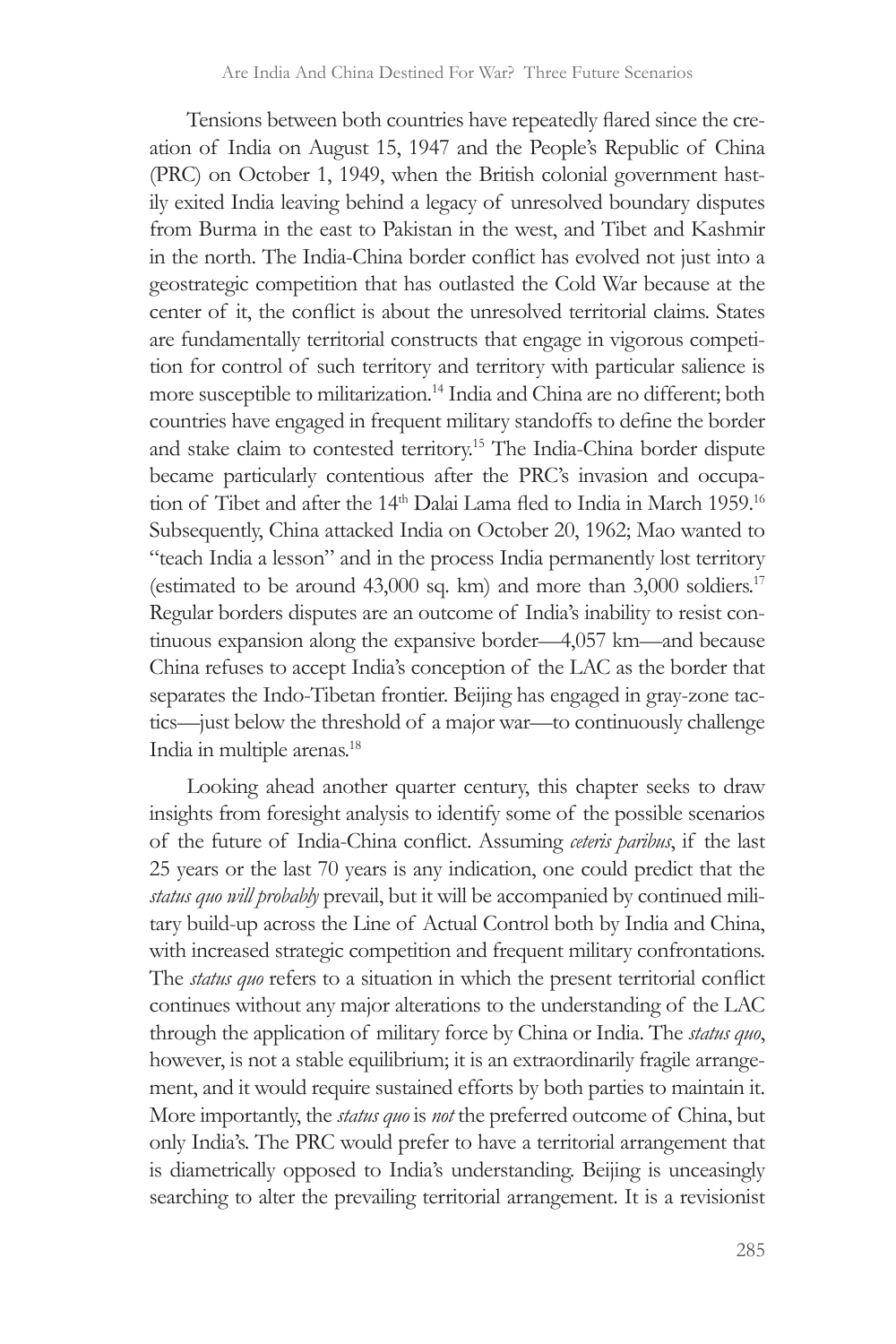power that is seeking to revise and expand its territorial boundaries not just the land borders with India and Bhutan, but also its maritime borders with several littoral states in the Indo-Pacific. China wants to expand its territorial possessions and control land and sea through the One-Belt-One-Road initiative (OBOR).

In this chapter, I outline and discuss three future scenarios (see Table 19.2) as to how this conflict is likely to progress over the next quarter century. Scenario 1: *status quo* will persist, albeit highly unstable, in which at least one party will seek to avoid a military confrontation (hot war) through active negotiations, crisis management, and high-level diplomacy. Scenario 2: an end to the conflict cycle could only be achieved through a *grand territorial bargain* at the highest level and it will result in a peaceful settlement of the border dispute that is mutually agreeable to both parties. Scenario 3: a small border conflagration escalates into a wider *military conflict (a hot war)* between India and China.

### The Future Scenarios in Brief

Drawing from foresight analysis, $19$  it is possible to imagine all three scenarios as being equally likely in the next 15 or the next 30 years and it could produce a combination of the three outcomes, such as return to the *status quo-ante* or the creation of a new *status quo* after a nasty, brutish, and/or several clashes over period of years in which China is able to secure additional territory. History of India-China conflict (see Tables 19.2 and 19.3) has shown that border clashes and the attempt to revert back to the *status quo* are regular occurrences and they are unlikely to resolve unless one party defeats another decisively or if there is a *grand bargain*. The frequency of such clashes may decline or increase, but until the fundamental basis—the differing conceptions of border claims—of the conflict is addressed there will be no permanent peace. The India-China conflict is locked into a peak rivalry mode in which the equilibrium is *status quo* from the Indian perspective (which is a temporal arrangement) and an ever expanding territorial claim, which is a more permanent vision for China. Over the decades India has presented several versions of detailed maps and other historical claims, which have all been ignored or rejected by the Chinese side. Beijing has not presented any understanding of the border areas—maps or claim documents—instead it has parlayed New Delhi's intentions and it has not revealed its understanding of the border area.<sup>20</sup> This has allowed China to perpetually revise its position and challenge India's conceptions of the border.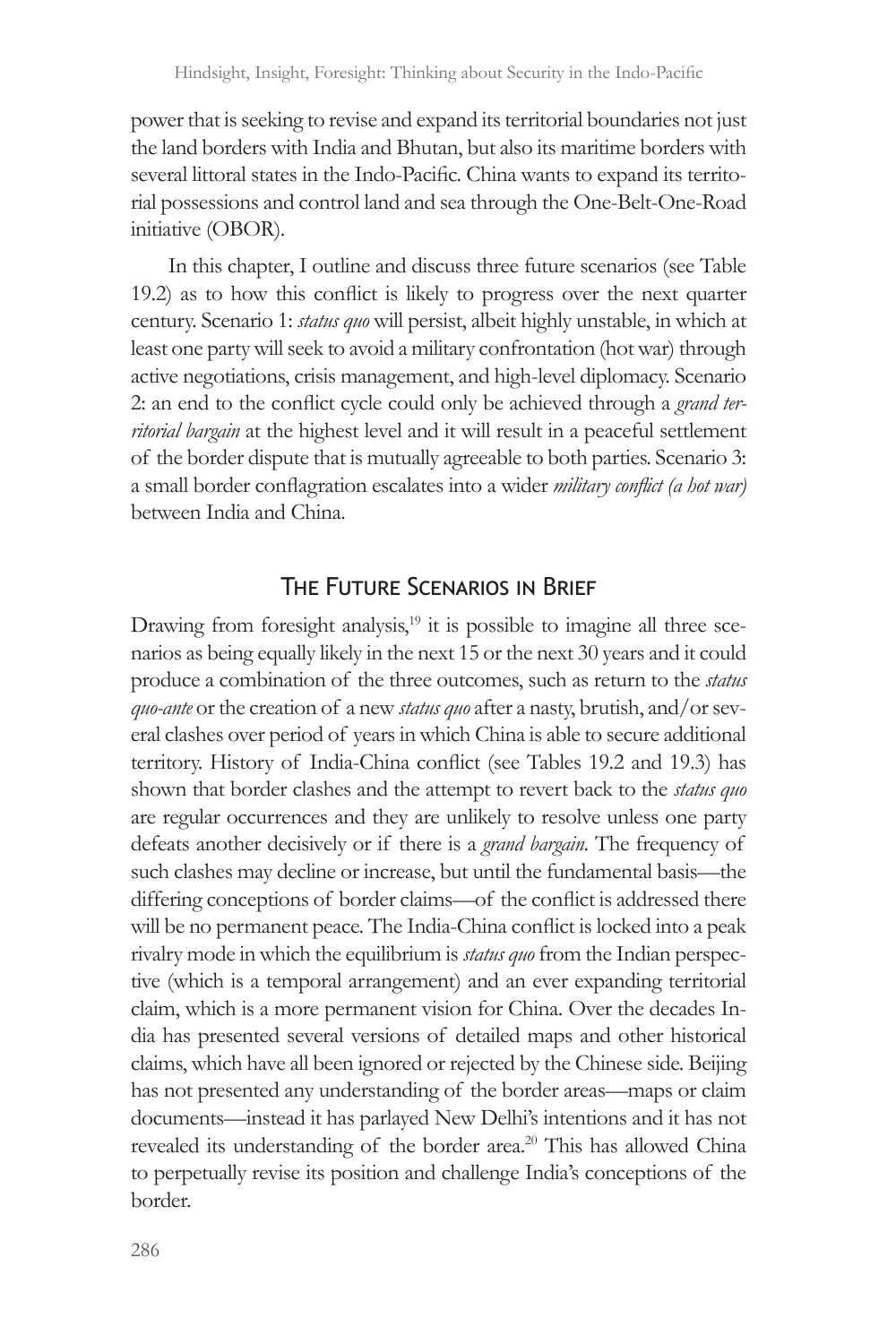| <b>Future</b><br><b>Scenarios</b> | <b>Fragile</b><br><b>Status quo</b> | <b>Grand</b><br><b>Bargain</b> | <b>Hot</b><br>War |
|-----------------------------------|-------------------------------------|--------------------------------|-------------------|
| 0-15 Years                        | <b>Will Continue</b>                | Unlikely                       | Likely            |
| 15-30 Years                       | Uncertain                           | Likely                         | Likely            |

**Table 19. 2: Possible Scenarios of Predicted Course of India-China Conflict Pathways**

*\*Assessed in Years, Holding Other Factors Constant*

#### **Scenario 1: 0-15 Years**

The baseline assumption is that the fragile *status quo* is likely to persist, though highly tenuous, in which India will fight hard to maintain the current shape of the LAC while attempting not to escalate into a large-scale military conflict (or hot war). The aim for India is to continue with the current understanding of the LAC in which it seeks to manage aggressive Chinese tactics such as salami-slicing—a practice in which China incrementally slices off territory—and changing the facts on the ground, a ploy that will cumulatively alter the balance of territorial arrangements in its favor; a tactic that Beijing has effectively employed in the South China Sea maritime conflict<sup>21</sup>

The *status quo* is not a situation of peace, but a situation of tense military balance in which one party seeks not to be pushed back or out of the ring as in a Japanese *sumo* wrestling competition. Nevertheless, the prediction here is that this fragile *status quo* that is frequently tested by the recurrent clashes (see Table 19.1) between the PLA and the Indian Army is unlikely to prevail in the long run (15-30 years out). Changing geopolitical or military balance and shifts in the global alliance arrangements could change this delicate balance.

A grand bargain is unlikely unless both parties are willing to make territorial concessions. The prevailing position within the Politburo of the ruling Chinese Communist Party of China is that such compromises are not required because it believes that it can secure its territorial claims without making any concessions.<sup>22</sup> The Indian government is more likely to pursue a high-stakes diplomatic approach towards a territorial swap to settle the border issue, but India very well might be forced into a position in which any territorial concessions to China would have enormous domestic political consequences making the possibility of a grand bargain complicated. As this unresolved territorial conflict periodically flares up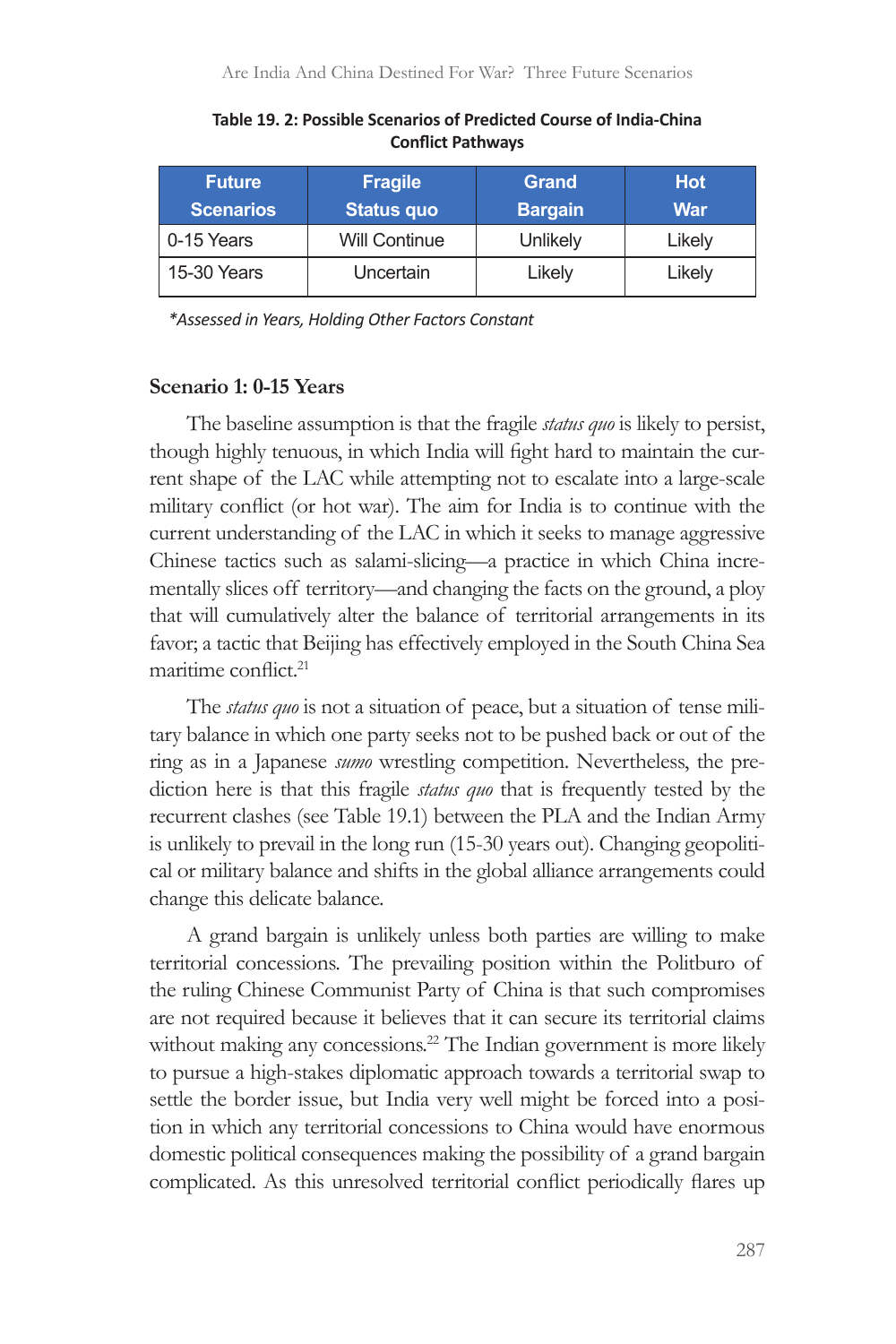into military stand-offs and the PLA continues to make incisive forays into Indian controlled territory, the possibility of an escalating military conflict becomes more likely.

#### **Scenario 2: 15-30 Years**

The fragile *status quo* is unlikely to persist in the long-run precisely because it is tenuous and not a permanent solution to the India-China border dispute. Given the brittleness of the *status quo*, it is unlikely to persist in the long run as the PLA continually seeks to alter the *status quo* either through use of force and political coercion. Parallelly, the possibility of a hot war or a full-scale military engagement also grows. Change in domestic political conditions and external geopolitical factors could force both countries to accept a negotiated settlement that is mutually acceptable to both. Beijing has signed territorial agreements with some of its neighbors and India has settled its borders with Bangladesh and its maritime boundaries with Sri Lanka.<sup>23</sup> But a grand bargain is only possible when changes to the regional and extra-regional security environment also occur, or if and when domestic political changes materialize in China. The current Xi Jinping government is not in a concessionary mood and it believes that exercise of *machtpolitik* is necessary to realize the "China Dream"—the dream of making China a great power as it once was—and erase from the memory the century of humiliation.<sup>24</sup> If the current trajectory of Chinese wolfwarrior policy persists, the possibility of a grand bargain is rather dim, and the probability of a hot war increases. Hence, the *status quo* along the border is an impermanent arrangement.

### Tibet's Centrality in the India-China Conflict

China's territorial conflict with India is fundamentally about the territorial and cultural incorporation of Tibet into the modern Chinese empire. In China's interpretation, as expressed by Lian Xiangmin, Director of Contemporary Research at the China Tibetology Research Centre, Tawang "is a part of Tibet and Tibet is a part of China" so by extension "Tawang is a part of China."25 From a military perspective, India anticipates a highaltitude attack from the Tibet side of China to reshape the Himalayan boundary and capture the northeastern Indian state of Arunachal Pradesh, particularly the town of Tawang, which is central to Tibetan Buddhism.<sup>26</sup> China has protested the visits of high-level officials to Tawang to assert its claim over that area. It vociferously protested the visit by the exiled Dalai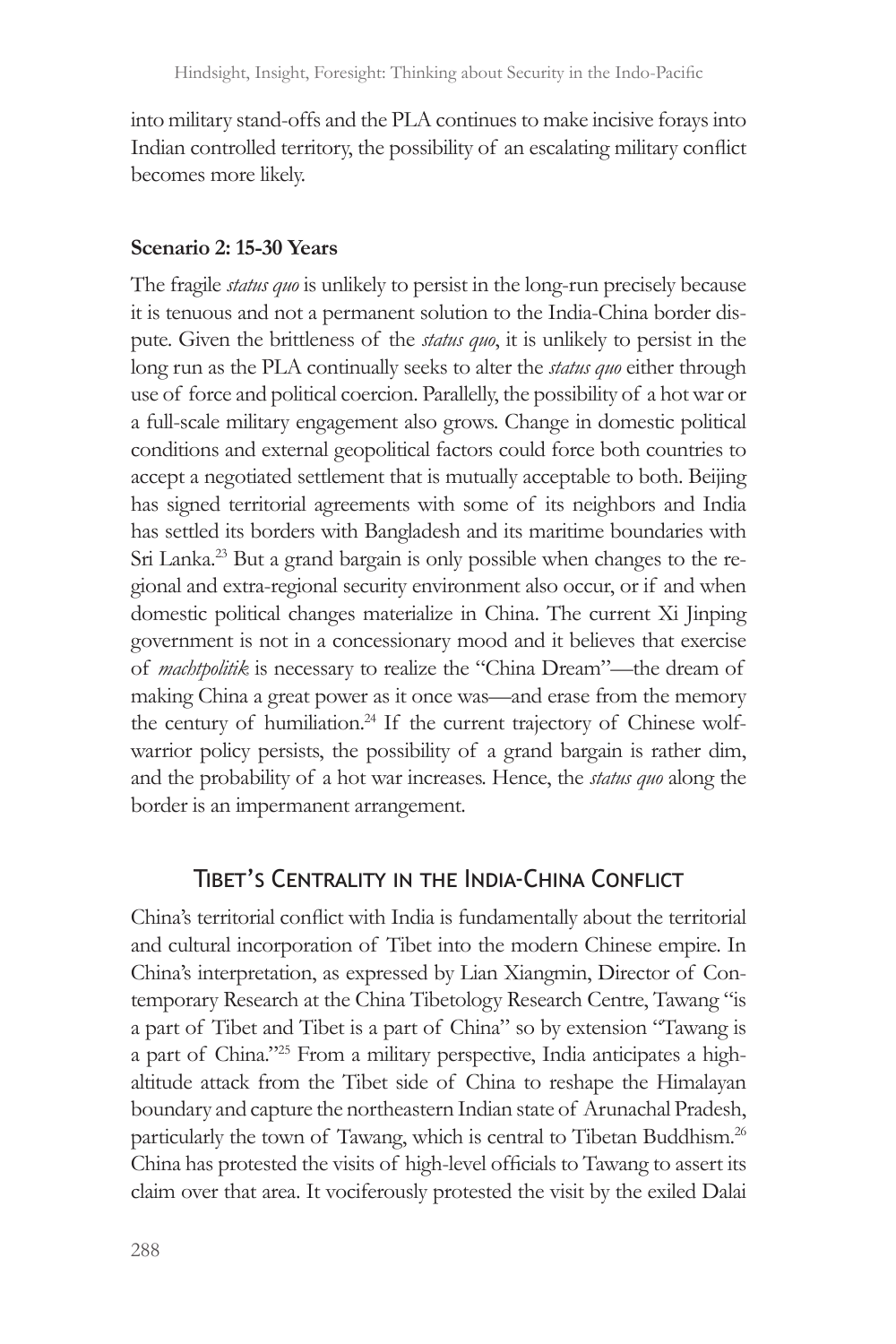Lama to Tawang, the visits by the American ambassador to India, and the tour of the border areas by the Indian defense minister.<sup>27</sup> There has been a sustained effort to delegitimize India's control of Tawang because China believes controlling Tawang is critical to China's efforts at absorbing Tibet. Tawang's centrality also lies in China's eagerness to manage the succession of the next Dalai Lama.<sup>28</sup>

Beijing wants to ensure that the installation of the next Dalai Lama would allow it to control and manipulate the Dalai Lama, something it has not been able to do because the 14<sup>th</sup> Dalai Lama fled Tibet during China's war on Tibet in March 1959.<sup>29</sup> The Indian government has not issued any official statement on Chinese policies towards its own citizens or with regards to Hong Kong, Xinjiang, Tibet, and Taiwan with the intention of not provoking and hoping to keep things amicable along the border. India has not commented on most aspects of Chinese foreign or domestic policy. However, India hosts the 14<sup>th</sup> Dalai Lama and allows the exiled Central Tibetan Administration (CTA) to function from Dharamshala and this has caused much consternation to Beijing.<sup>30</sup> In turn, Beijing has launched relentless attacks on the Dalai Lama referring to him as a "wolf in monk's robes" and a "splittist" engaging in "anti-China activities overseas under the pretext of religion."<sup>31</sup>

#### China-Pakistan Alliance and the India-China Conflict

India's focus exclusively remains on the border dispute, Pakistan, Indian Ocean Region, and to some extent on the South China Sea, but only with regard to its own intent to pursue freedom of the seas operations and India has not directly commented on China's South China Sea disputes. Similarly, China has been very circumspect in the overt demonstration of its nuclear power or issuing direct nuclear threats. In this triangular territorial and regional security competition, Pakistan is the only actor that has directly threatened India with a first strike tactical nuclear attack in the event of ground or air attacks by India.<sup>32</sup>

A worrisome factor for India is the China-Pakistan nuclear alliance in which China is not only sharing its nuclear know-how with Pakistan, but it is also assisting Pakistan's missile development program and selling Pakistan strategic weapons such as fighter jets and submarines.<sup>33</sup> The overall probability of a nuclear war between India and China remains relatively low to nonexistent, but such a probability is exceptionally high between India and Pakistan.<sup>34</sup> A South Asian nuclear conflagration could occur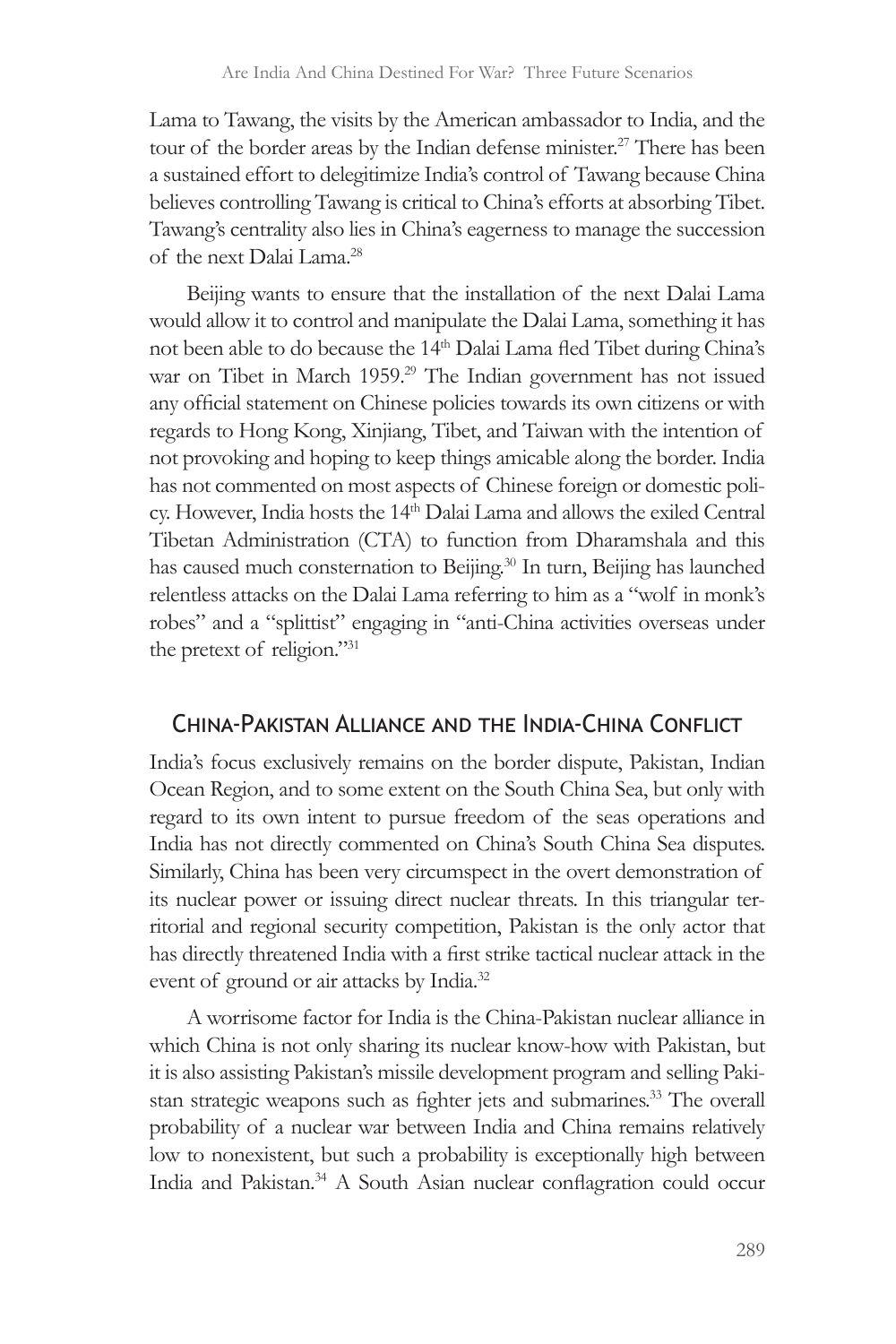because India and Pakistan also have unresolved territorial issues that is equally vexing. A Pakistan emboldened by Chinese support may actually utilize battlefield nuclear weapons against Indian troops seeking to cross into Pakistani territory in response to a large-scale terror attack, which India believes originated from Pakistan.<sup>35</sup>

Pakistan wants to prevent such Indian plans by suggesting that it will respond with nuclear weapons even in response to limited-distance thrusts as envisaged under Cold Start doctrine.<sup>36</sup> Pakistan's battlefield deployable missile, the *Nasr* is designed to counter India's Cold Start doctrine, which is an Indian battle plan to punish Pakistan by conducting shallow incursions into its territory. The primary objective of this Cold Start doctrine is to not provide Pakistan with a justifiable cause for retaliating with a large-scale nuclear attack on India. Pakistan's answer is the *Nasr*—Theater Nuclear Weapon (TNW)—a missile that could carry a small tactical nuclear warhead, which could balance against India's conventional superiority.37 Pakistan only intends to use this weapon when Indian troops are already in its territory, which it believes is justified and less provocative than launching a nuclear counterforce attack on India. However, analysts have warned that once the first nuclear weapon is used against an enemy force the dynamics of uncontrolled escalation come into play.<sup>38</sup>

The escalatory dynamics of the "hot war" scenario would be something that India would prefer to avoid because the asymmetric power ratios are aligned against India, especially when Pakistan, as a serious military state siding with China, would be a considerable challenge for India to handle on its own. Although the Indian military has drawn plans for a two-front war, experts have warned that it may not be sustainable because it would be cost-prohibitive both in terms of manpower and weapons acquisition and deployment.39 Both China and Pakistan are revisionist states that are intent on redrawing the borders by gaining territory that is in effective control or claimed by other states,<sup>40</sup> Pakistan's national ambition is in wresting Indian controlled Kashmir away from India, which it believes to be the unfinished business of the partition of British India in 1947.<sup>41</sup>

India is a defensive state seeking to maintain the *status quo*—a point acknowledged by Chinese strategists, but not by Pakistan—and domestic stability without conceding additional territorial or political space to two of its most powerful neighbors. Although there is a stream of political thought in India that visualizes a modern territorial India—*Ahkand Bharat*, Greater India or undivided India—stretching from Afghanistan to Tibet, which includes Nepal, Bhutan, Bangladesh and Myanmar in its territorial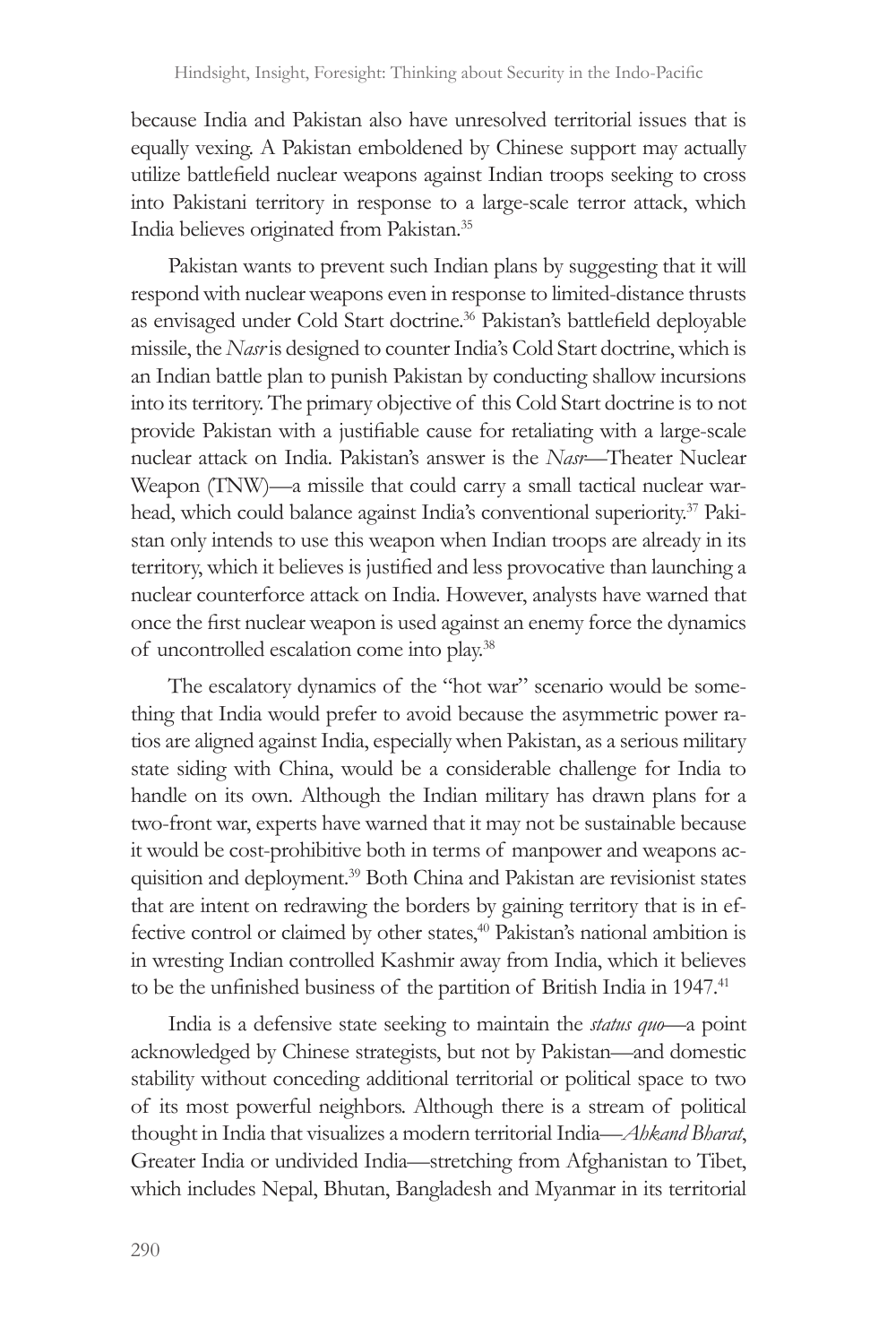imagination, it remains a mere dream.<sup>42</sup> India has made peaceful territorial settlements with Bangladesh, Myanmar, Sri Lanka, and Nepal,43 which includes territorial transfers, and maritime boundary limitation agreements with all the littoral states, and it has a river water agreement with Pakistan (Indus Water Treaty 1960).<sup>44</sup> Hence territorial expansion, especially through application of military force, is not within the policy demesne of India in the foreseeable future. Although there is a lot of political rhetoric of retaking Pakistan Occupied Kashmir (PoK) and the parts of Kashmir (Shaksgam Tract), which Pakistan transferred through treaty in 1963 to China, it is unlikely that India would realistically seek to claim it through military force and as it is not practical or likely to be successful.<sup>45</sup>

For India, the *grand bargain* scenario would be the preferred outcome a negotiated outcome accompanied by a territorial settlement without a large-scale military conflict—but China may not prefer this outcome because it believes that it could achieve through force and/or through coercion an outcome determinedly in its favor. China could attain its ultimate objective of occupying the entire Indian state of Arunachal Pradesh located in the northeast corner of India bordering China and Myanmar and it could determine a boundary to its satisfaction to permanently squash the Tibetan uprising, and acquire additional territory from Nepal and Bhutan by using political coercion.<sup>46</sup> Even though military action would be prohibitively costly even for Beijing, it is not improbable. The People's Republic has shown that it has both the political will and military capacity to pursue aggressive strategies to occupy territory as it has shown with the ruthless crackdown in Hong Kong and Xinjiang.

But tactical issues such as high altitude and inhospitable terrain along the Indo-Tibet frontier areas will impose serious restrictions on flexible land based military operations against a large and capable military such as India. The rate at which the Indian Army and the Chinese PLA can surge soldiers to the border will depend on their gradual acclimatization to higher altitudes.<sup>47</sup> Moving supplies and military equipment to this high altitude will be daunting and rather expensive proposition for both countries, despite significant advancement in border infrastructure both on the Chinese and Indian sides. Large-scale military escalation always remains a very high probability because the two opposing militaries are literally few feet from each other and they have frequently engaged in physical altercation using clubs and nail studded iron rods.48 Fighting involving military armaments resulted in significant casualties in 1962, minor casualties in 1975, and substantial casualties most recently in June 2020 (see Table 19.1).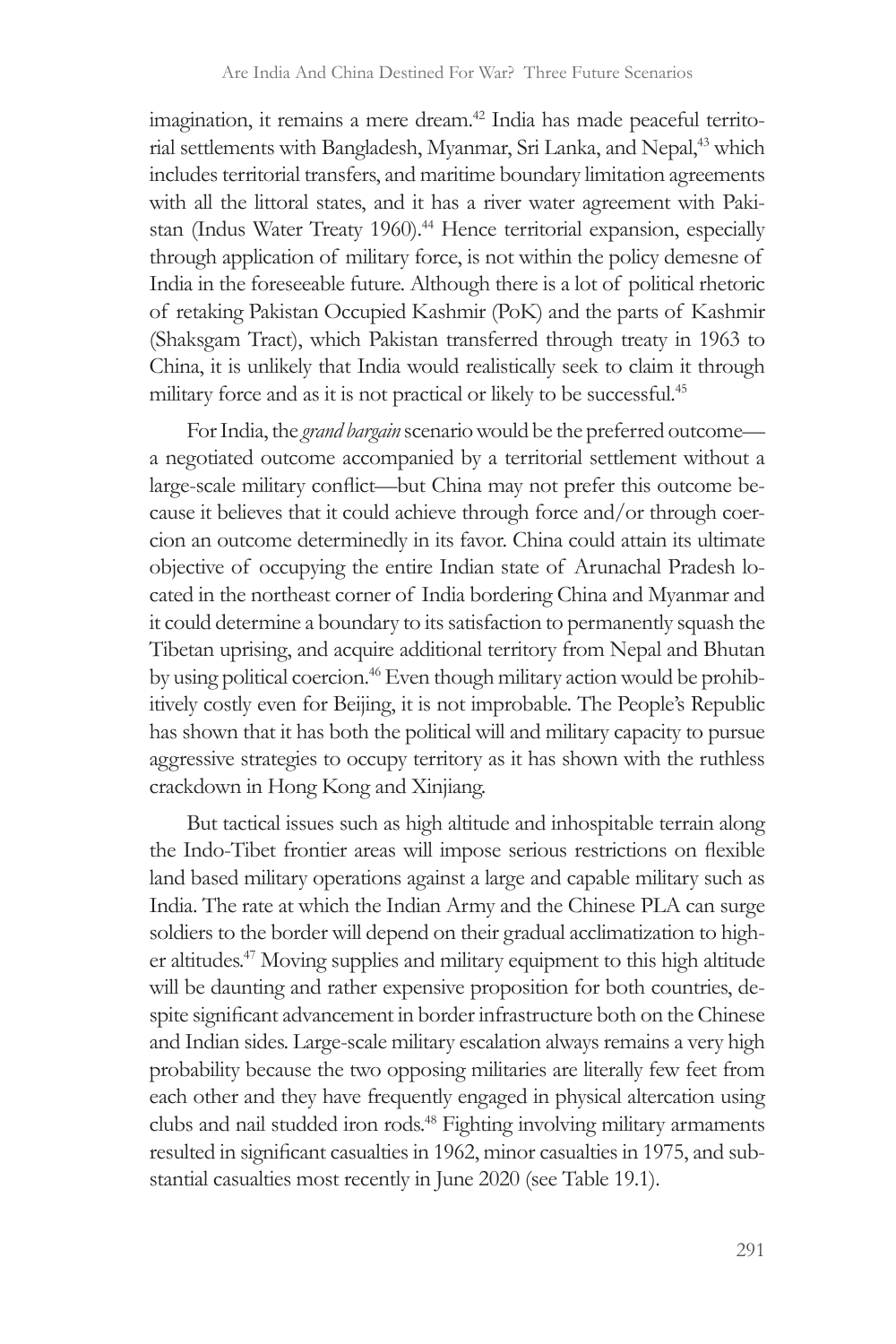### What Are the Chances of a Large-Scale Military Conflict between China and India?

India and China have already fought once in 1962 in which the Chinese were able to teach India a "lesson" as Chairman Mao intended.<sup>49</sup> Furthermore, India and China have engaged in multiple military skirmishes along the border since 1962 to assert their interpretation of the border on each other. China's military occupation of Tibet in 1959 and the 1962 war were turning points in the mutual relations between these two Asian states (see Table 19.1). The military clashes since 1962 have shaped this fraught rivalry, but the brutal clash in the Galwan Valley on June 15, 2020 was the first confrontation along the border since 1975 that have caused fatalities on both sides. The literature on enduring rivalries assert that tangible markers, particularly territorial disputes, make a rivalry particularly difficult to resolve.<sup>50</sup> Non-fatal confrontations and territorial incursions frequently occur along the border (see Table 19.3), and the series of confidence building measures along the border in 1993, 1996, and 2013 were designed to maintain peace and tranquility along the border region.<sup>51</sup> Despite effective crisis management, frequent military clashes between India and China is more likely in comparison to the probability of a war between the United States and China because of the outstanding territorial dispute, in which China wants to slice more and more territory and India is hoping to defend the Line of Actual Control.

| Year | <b>Western</b><br><b>Sector</b> | <b>Middle</b><br><b>Sector</b> | <b>Eastern</b><br><b>Sector</b> | <b>Total</b> |
|------|---------------------------------|--------------------------------|---------------------------------|--------------|
| 2019 | 497                             | 28                             | 138                             | 663          |
| 2018 | 284                             | 31                             | 89                              | 404          |
| 2017 | 337                             | 17                             | 119                             | 473          |
| 2016 | 208                             | 17                             | 71                              | 296          |
| 2015 | 342                             | 9                              | 77                              | 428          |

**Table 19.3: Border Incursions/Transgressions/Incidents on the LAC** 

*The 4,057 km border is divided into three sectors (Western, Middle, and Eastern).*

Data Source: Indian Express, 22 May 2020, <u>bttps://indianexpress.com/article/india/aksai-chin-army-big-surge-in-chinese-transgressions-most-of-them-in-ladakh-6421674/ (as Reported by<br>the Indian Ministry of Defense/Ministry</u>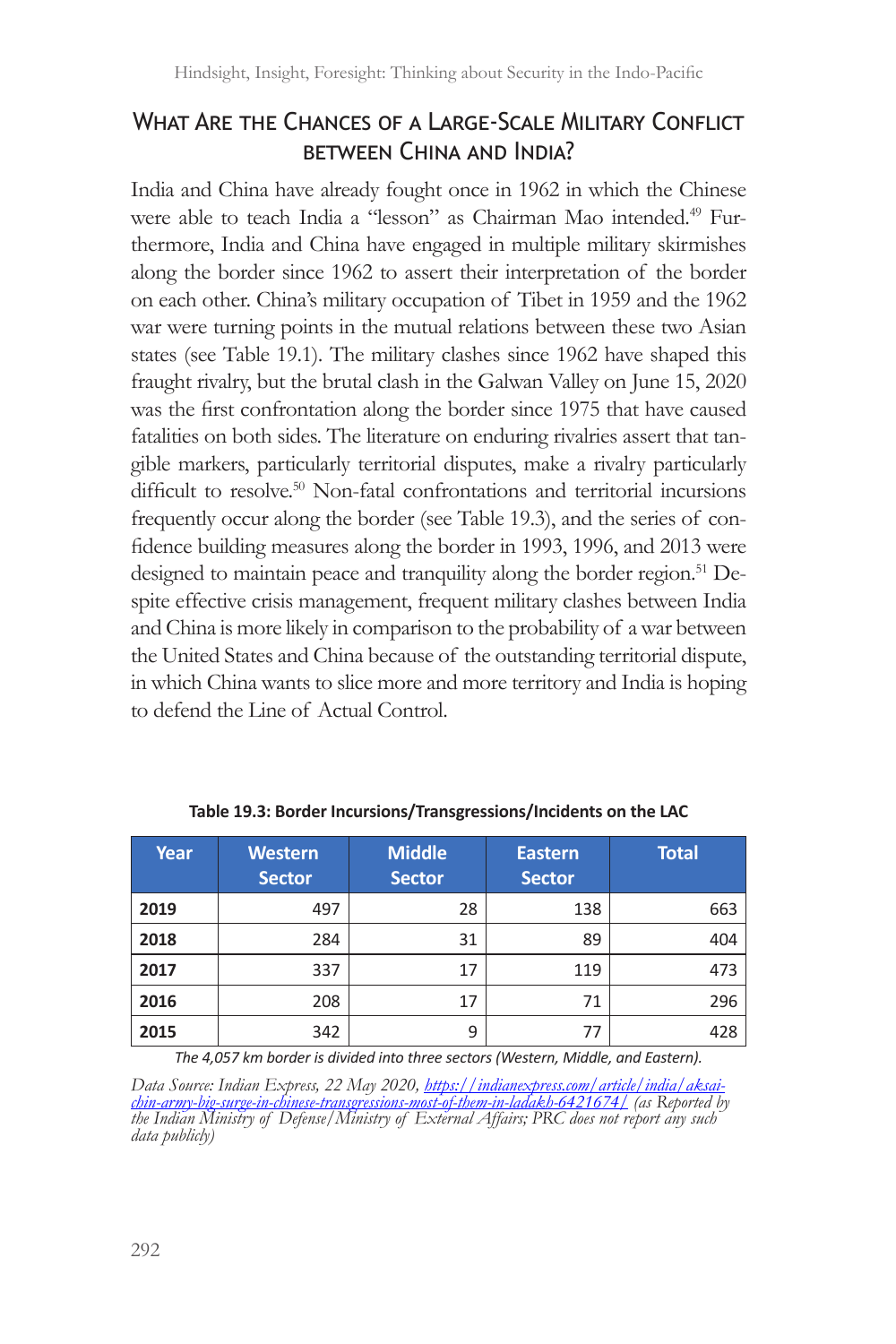As the stronger actor in this conflict, China need not remain as committed to conflict management, diplomacy, and peaceful settlement because the onus of such activities is on the relatively weaker party. As its power continues to ascend and its military capabilities accelerates, Beijing believes that it could assert its military dominance over India whenever it wants. Beijing has pursued a more hardline stance with India with the "three no's" policy of "no weakness, no concession and no defensive defense."52 Hardliners in Beijing are urging the government to hit India hard and make it an example so that it will deter American ambitions against China. Meanwhile, undeterred India has been pursuing interoperability agreements with the United States. The U.S.-India Communications Compatibility and Security Agreement (COMCASA) intends to facilitate "access to advanced defense systems and enable India to optimally utilize its existing US-origin platforms."<sup>53</sup> Indian and U.S. forces also engaged in a joint tri-services exercise titled Tiger Triumph in November 2019.<sup>54</sup>

The probability of a large-scale conventional military conflict between India and China remains high because even though India is on the receiving end of the asymmetry scale, it is unlikely that it will not counter Chinese military action.<sup>55</sup> What is even more salient in this case is that conflict resolution between asymmetric contestants is less likely since "the stronger player will always choose outright conflict because the benefits of conflict exceed the expected value of the random allocation."56 More than mere military balance, what is really crucial is the identity value attached to the contested territory that is central to the national imagination in the contesting countries.

Presently, the territorial conflict between India and China is the 900-pound elephant in the room. India and China can dance around it with negotiations and rounds of bilateral talks at various levels, but the territorial conflict has persisted since the birth of modern India and China. This territorial conflict is at the root of this enduring rivalry. As with all territorial disputes, both parties perceive this as a zero-sum conflict in which they cannot afford to lose face, back down, or concede to the other party, particularly when national identities are deeply intertwined with these territories.

China especially believes that it has the upper hand and the time for territorial concessions and grand bargains has elapsed. In India the memories of a military defeat at the hands of the Chinese PLA in 1962, the persistent border skirmishes, and overwhelming insecurity dominate strategic thinking. Defense and strategic thinking in India has now diverged from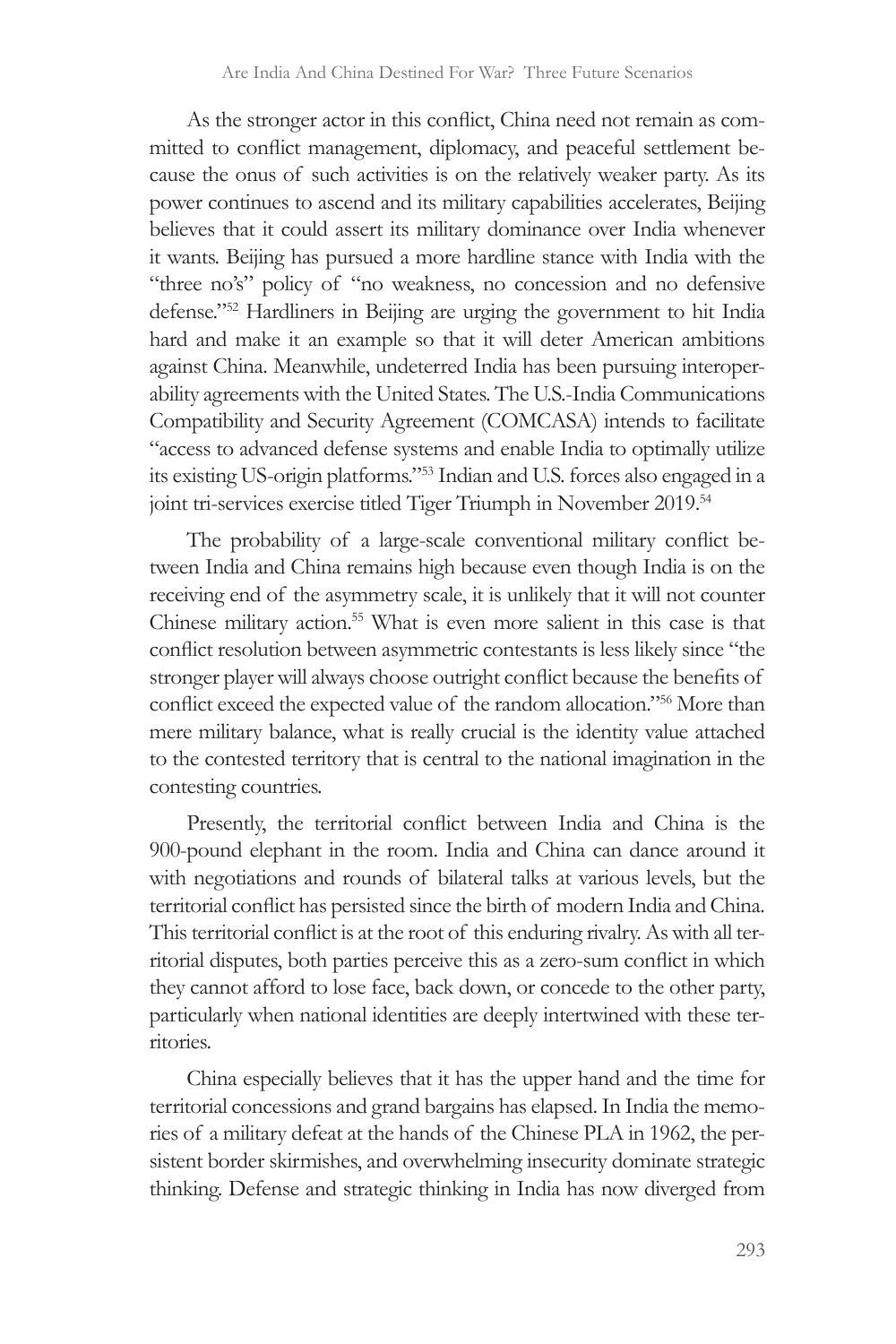its exclusive focus on Pakistan to elevate China to a major threat. There is persistent defense narrative emerging in India that emphasizes the need to prepare for a two-front war.<sup>57</sup> In both countries competing nationalist narratives govern how the general population understand this conflict.

Any territorial settlement must be willing to accommodate competing and harsh nationalist reactions in which territorial concessions to the rival would be seen as a defeat and humiliation.<sup>58</sup> India is the weaker party in this asymmetric conflict and it is the status quo power seeking to hold on to its territory as it confronts the Chinese PLA across the Himalayan frontier that has amassed vast military resources in several locations along the contentious Line of Actual Control (LAC). India's defensive posture is routinely challenged by China along the border. According to data collected and released by the Indian government, the PLA transgressed the boundary area "1025 times between 2016 and 2018"<sup>59</sup> (see Table 19.3). From January to April 2020, India has recorded 170 border transgressions across the LAC, of which 130 incidents have occurred in Ladakh alone.

### Is Nuclear Exchange Probable between India and China?

In an opinion piece in the Indian Express newspaper, retired Indian Admiral Arun Prakash outlined the possibility of a nuclear exchange between India and China as follows:

While Indian troops have, so far, shown courage and restraint in these ridiculous brawls with the PLA, there is no guarantee that in a future melee, a punch on the nose will not invite a bullet in response. In such circumstances, rapid escalation into a "shooting-war" cannot be ruled out. Thereafter, should either side face a major military set-back, resort to nuclear "first-use" would pose a serious temptation.

The control for this situation is the policy of "no first use" (NFU) nuclear doctrine adopted by China and India, but not by Pakistan.<sup>60</sup> Although the Indian defense minister has made some noise about following a flexible nuclear doctrine, it is unlikely that India would launch a nuclear first strike against China and the same would apply to China.<sup>61</sup> Nuclear weapons are primarily intended to serve as a deterrent. A nuclear attack by India on China would invite an overwhelming second-strike and produce unpredictable fallout. Similarly a first strike nuclear attack by China on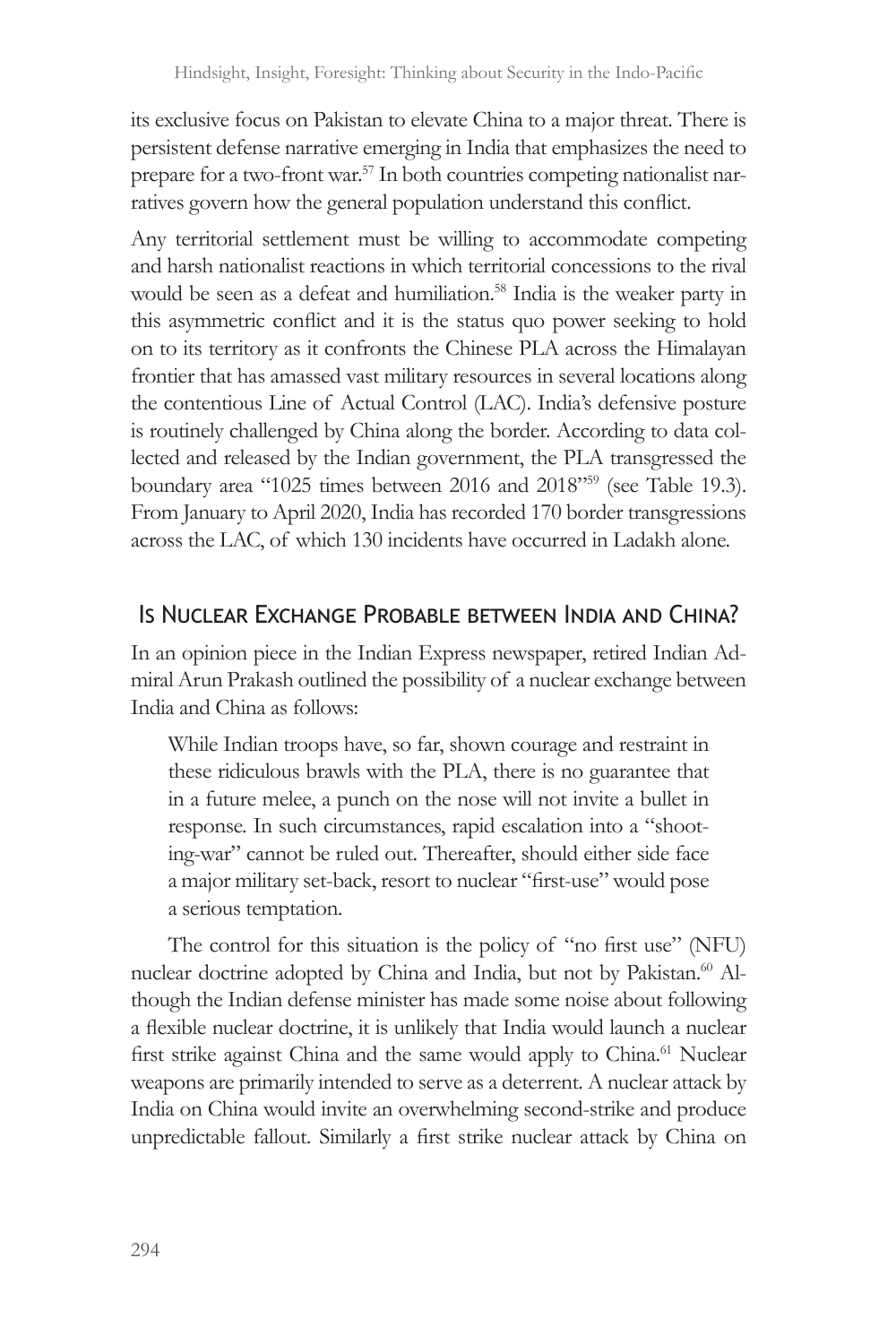India is equally inconceivable, as India has also developed second-strike capability through submarine launched ballistic missiles (SLBMs), longrange ground launched ballistic missiles, and potentially it could air deliver such weapons through bombers and fighter jets.<sup>62</sup>

The idea of first-strike Indian nuclear launch against China or a Chinese nuclear attack on India given the current political trajectory and because of the NFU policy is not within the realm of possibility, but a conventional war along the LAC is a high likelihood and there is very strong historical precedence for it. More importantly China believes that its superior conventional military power is sufficient to subdue India; hence there would be little need for China to attack India with nuclear weapons or even issue any nuclear threats or warnings to deter India. China's size and its military, economic, and diplomatic capabilities are sufficient to deter India from engaging in any military adventurism.<sup>63</sup> With regard to intentions, Beijing does not believe that New Delhi intends to either initiate a conventional or a nuclear war against China. This is because India's position vis-à-vis China is preservative—hold the territory and continue negotiations—and it is unlikely that India would pursue unprovoked and unilateral military action against a superior adversary.<sup>64</sup> India is preparing a defensive strategy by building up its military capacity and infrastructure along the border to prevent any encroachment by the People's Liberation Army.<sup>65</sup>

### India's External Balancing and the India-China Relations

Countering China has required that India move ever closer to the United States, the only country that has the capability and alignment of national interest in confronting China's rise. India is a Major Defense Partner of the United States, but not a defense ally. The United States and India are starting to deliberate about plans and intentions to ensure policies are aligned to optimize shared security interests in the Indo-Pacific region. But India has been reticent about fully committing to a formal alliance with the United States not only to retain its strategic autonomy, but also because it does not want to aggravate China in the hopes of pursing a political reset and eventual peaceful territorial settlement. India is attempting to balance against China by leaning ever closer to the United States by bolstering its defense and economic ties. The current belief within the corridors of the Ministry of External Affairs is that the time for direct confrontation, especially military confrontation and political provocation, is unnecessary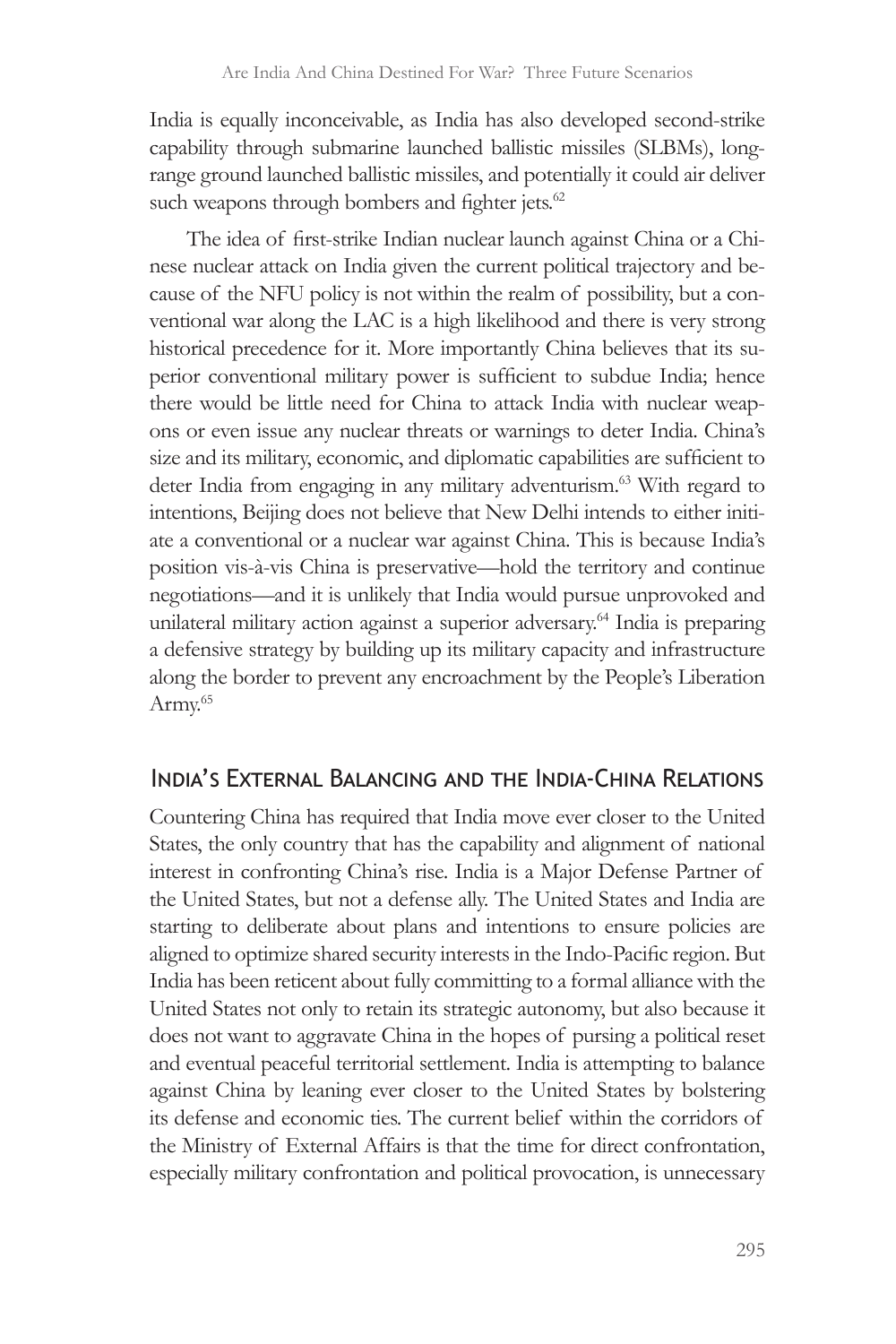at this juncture, but this situation could change in the long run.<sup>66</sup> Nevertheless, India has started procuring large quantities of defense equipment from the United States. Most recently, during President Trump's visit to India in February 2020, India signed an arms deal worth 3.5 billion dollars with more deals in the offing down the road.<sup>67</sup>

The Indian goal appears to be aimed at shoring up it defensive options without leading to overt military conflagration with China. India has also reached out selectively to the ASEAN countries, namely Vietnam and to some extent Indonesia, in an effort to strengthen counterbalancing alliances against China. India has revived the Quad (the Quadrilateral Security Dialogue) and engaged with the Quad Plus, a strategic consultation framework involving the United States, Australia, Japan and India and additional partners such as South Korea, New Zealand, and Vietnam.<sup>68</sup> But the objectives of all these moves and countermoves are fundamentally defensive in nature and it is not aimed to militarily confront China.

Beijing also continues to exploit India's vulnerabilities in other venues, such as trade and through its Belt and Road Initiative, to assert its economic and political power. China has thwarted Indian ambitions for membership in key international organizations such as the Nuclear Suppliers Group (NSG)<sup>69</sup> and the United Nations Security Council (UNSC) by often deploying Pakistan as a proxy in these diplomatic battles.<sup>70</sup> Beijing is also supporting Pakistan's claim over Kashmir in international forums and by introducing resolutions in the United Nations condemning India's policies in Jammu and Kashmir.<sup>71</sup> All these efforts are aimed at keeping the political pressure dialed-up in multiple forums and prevent New Delhi from expanding its political reach beyond the region.

India aims to avoid direct military conflict with China as much as possible, while preparing the defenses for such an eventuality. Both India and China are likely to allow the current *status quo* to continue as along as both parties don't attempt to unilaterally alter it. However, if China attempts to alter the shape of the LAC by changing the facts on the ground, it will produce a military standoff as it did in Daulat Beg Oldi in 2013, in Doklam in 2017, and in Pangong Tso, Galwan Valley, and Hot Springs in 2020.<sup>72</sup> All these situations produced long military standoffs, which was eventually reconciled through sustained diplomatic negotiations. Beijing's encroachments have continuously intensified and it has perpetually demanded additional territory involving many thousands of square kilometers, while India has attempted to forestall ever increasing territorial encroachment by attempting to negotiate such situations with China.<sup>73</sup> But these temporary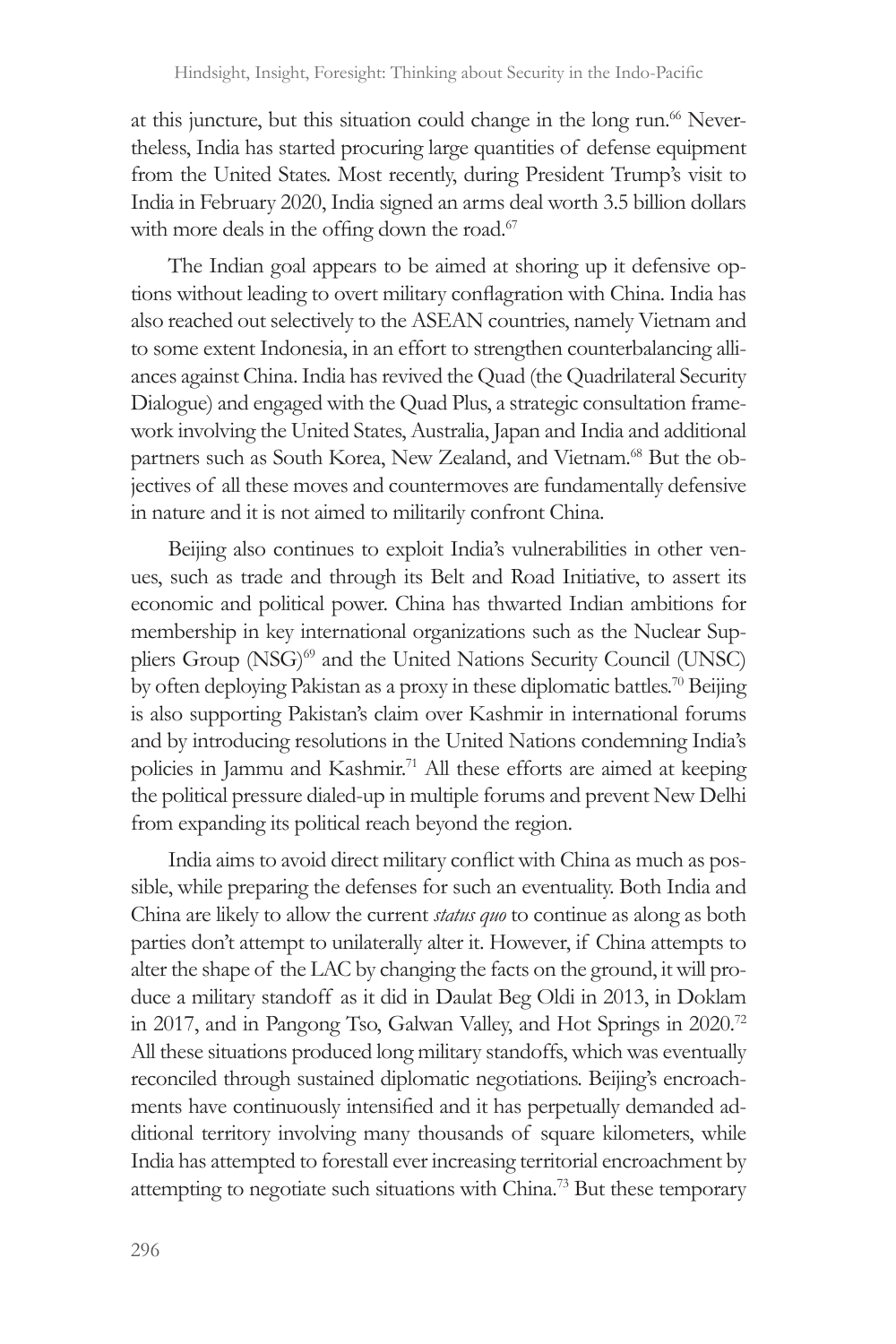agreements have only served to calm the periodic territorial standoffs as they have not produced any lasting agreements, and it has emboldened Beijing to pursue even more expansive claims with aggressive posture. Modernization of Chinese military equipment and road-rail linkages into the Tibetan plateau has only made China's territorial claims even more acute.<sup>74</sup> Although India is attempting to match Beijing's development of the frontier areas, it is being thwarted because Beijing has the first-mover advantage in money, manpower, technology, and equipment, which has increased its bargaining power vis-à-vis India. But it is not certain that every future situation could be always addressed through negotiations in every instance, which increases the prospect of wider escalation as the frequency and intensity of these border clashes increase.

To maintain the prevailing status quo India will seek to create diplomatic counter-balance options by developing stronger military ties to the United States and regional states such as Australia, New Zealand, Japan, and Vietnam.75 But at the same time, India is unlikely to permit any anti-Chinese activities to be carried out from its territory or allow any official criticisms of Chinese policy regarding Xinjiang and Hong Kong or matters that are sensitive to the Chinese government such as the tenuous political status of Taiwan. All of these measures are aimed at not aggravating the Chinese government. India will continue to sustain high-level bilateral diplomacy with China in an effort to maintain good relations.

As the weaker power in this asymmetric relationship, India realizes that China's patience with India may suddenly run out and that Beijing will not hesitate to use military force to resolve the border issue to its satisfaction. But given the current trends, it is difficult to forecast that the India-China border conflict will be resolved through bilateral diplomacy alone unless there is a fundamental change in the perceptions of both governments. Given the zero-sum preferences associated with territorial conflict, it is more likely that the *status quo* will be repeatedly disrupted making a *hot war* more likely rather than less likely, unless a *grand bargain* is struck.

### Internal Balancing and Domestic Factors in Predicting Conflict Outcomes

It would be equally difficult to envisage that China would not be tempted to rely on its superior military and diplomatic capability to gradually erode India's resolve and force it to accept a situation which may not be to India's likening. As the literature on enduring rivalries suggests, an external shock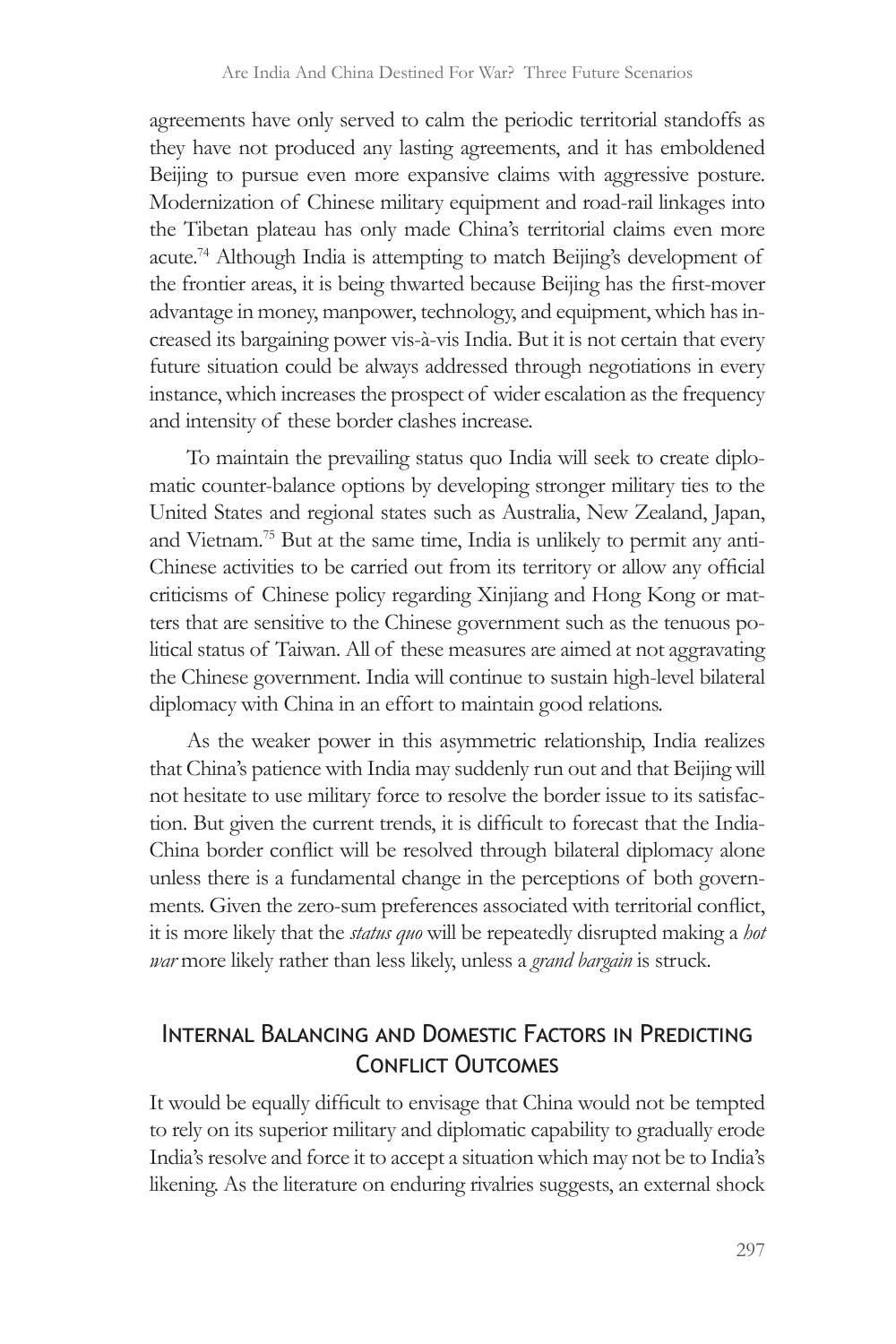that is either exogenous or endogenous to the rivalry dynamics might be required to break the stable conflict equilibrium that currently governs the India-China conflict.<sup>76</sup>

The possibility of a border settlement not only depends on the national perceptions of where the borders of each country begin and end along the 4,057 km LAC, but it also depends on a confluence of domestic factors. China is facing a variety of domestic political challenges that is testing the limits of its governance. Beijing is routinely resorting to reflexive authoritarianism and more government resources are being diverted to confront threat of the coronavirus, which emerged in Wuhan city in Hubei Province and it is causing a global pandemic of monumental proportions. In India, the episodic outbreak of inter-religious violence, mass protests over aspects of domestic policies, returning migrant workers, and the economic slowdown caused by the spread of the coronavirus have preoccupied the state and local governments.

China is facing a looming demographic deficit, $7\overline{7}$  whereas India is likely to experience a demographic dividend with a young and able workforce.78 India on the other hand is facing several fissiparous domestic political movements that might threaten the stability of the union of India. Though Beijing is facing a crisis of domestic political legitimacy, it has taken to technological control mechanisms, such as the application of facial recognition technology, internet policing, and the social credit system, accompanied by violent suppression, as in the case of Hong Kong, to manage domestic opposition.<sup>79</sup>

Despite the high level summits in October 11-12, 2019 between Prime Minister Modi and President Xi in Mamallapuram in Tamil Nadu, India and the Wuhan Informal Summit in Wuhan, China from April 27- 28, 2018, widening gaps in mutual perceptions prevail and it is likely to continue into the future. The former Indian diplomat TCA Srinivasan Raghavan describes "China as a paranoid and opportunistic neighbor with an exaggerated sense of entitlement."80 Raghavan's sentiments correctly encapsulate the predominant view in India. The May-June 2020 military clash along the LAC has hardened Indian sentiments towards China.<sup>81</sup>

A majority of Indians hold unfavorable view of China (41%); only 26 percent of Indians hold a favorable view of China according a Pew Research Survey conducted in 2017.<sup>82</sup> In comparison, 49% of Indians hold a favorable view of the United States with only 9% holding an unfavorable view.83 In the same survey, 56% of India views China's growing military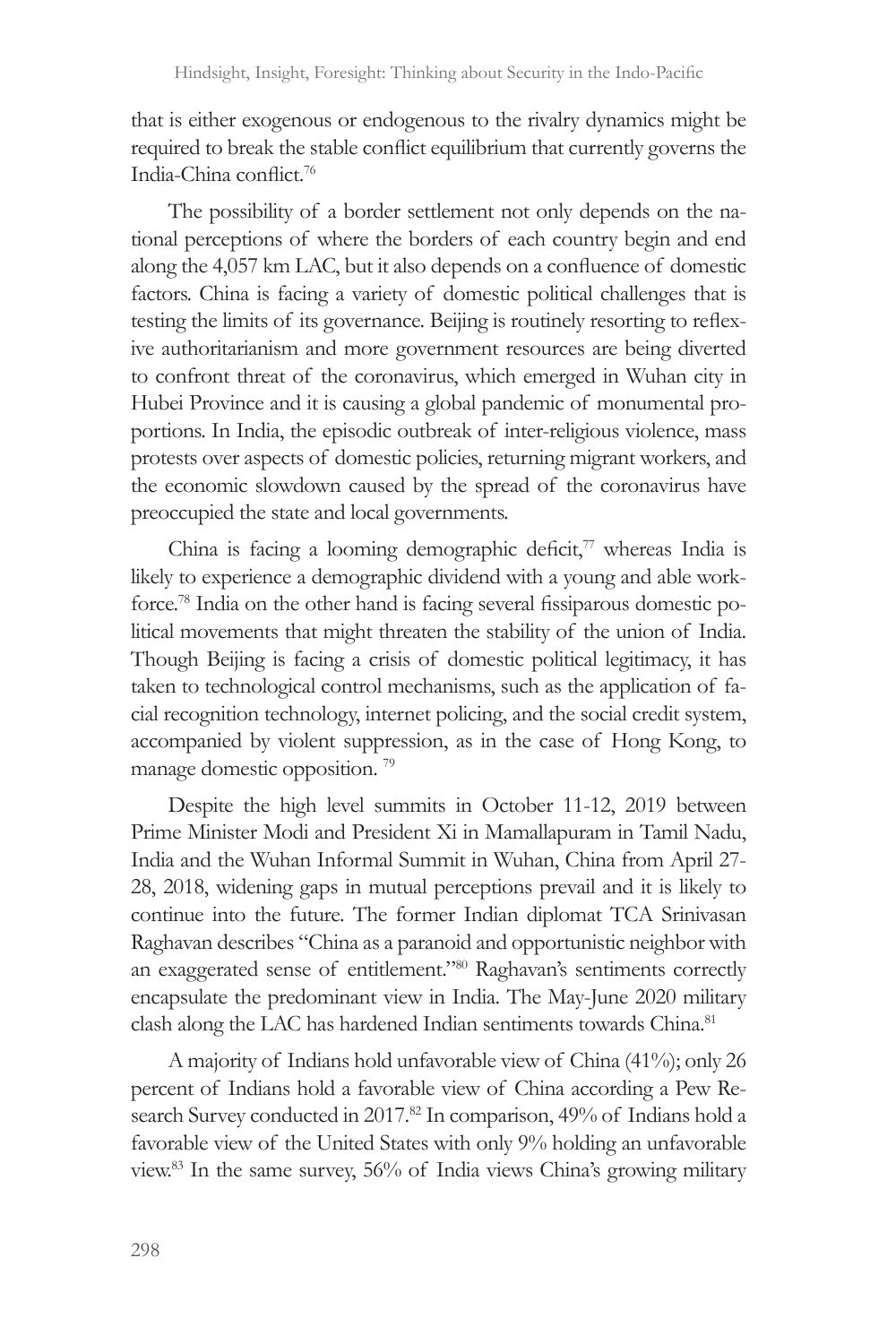strength as a bad thing. In another recent survey, two-thirds of the Indian respondents identified China as a bigger problem than Pakistan.<sup>84</sup> Fear, anxiety, and mistrust of China pervades in the Indian strategic community. Most recent Chinese incursion in the LAC has further worsened China's already dwindling popularity in India. The Indian Army chief, General M. M. Naravane, addressing a gathering, argued that China has "created this aura of China being the undisputed military leader" without firing a single shot or inviting counteraction. General Naravane argued that India needs to learn how to deal with "non-contact or grey-zone warfare."85

#### **CONCLUSION**

In this chapter we discussed three scenarios—*Status quo*, *Grand Bargain*, and *Hot War*—that are possible conflict pathways between India and China. In the next 0 to 15 years, a *grand bargain* for a border settlement seems highly improbable, if not impossible, which would make *status quo* the default option particularly for India. India is interested in ensuring that an escalatory war does not breakout with China while it is battling a global pandemic and drawing up plans to revive its economy. In the next 15 to 30 years, any and all of the scenarios are likely to prevail. However, the expectation is that if a *grand bargain* is not struck, then the possibilities of a *hot war* become increasingly higher. It is a safe bet to make that the *status quo* is unlikely to prevail in the long duration—15 years and beyond—because by that time the expectation is that a *grand bargain* will be negotiated or there will be a military clash, assuming that other things remain the same. There are also few other possibilities such as India could experience significant domestic political upheaval causing some states to secede or they attempt to secede, testing the territorial union of India. Pakistan and India could go to war over a terror attack that may have its origins in Pakistan.

A conventional war would significantly weaken India and Pakistan, and worse yet a nuclear war would dramatically destroy both countries and its population, effectively rendering the territorial designs dead. Another major global pandemic could weaken China's authoritarian control over its citizens, making domestic political change plausible or there could be a military clash between United States and China as posited by the *Thucydides Trap,* which encourages India to take a far more assertive posture against China. Domestic politics and leadership change within China could also change in such a way that it forces the country to reconsider the aggressive path it is pursuing with regards to trade and territorial disputes. Beijing's actions against India have mirrored similar efforts to its territorial claims in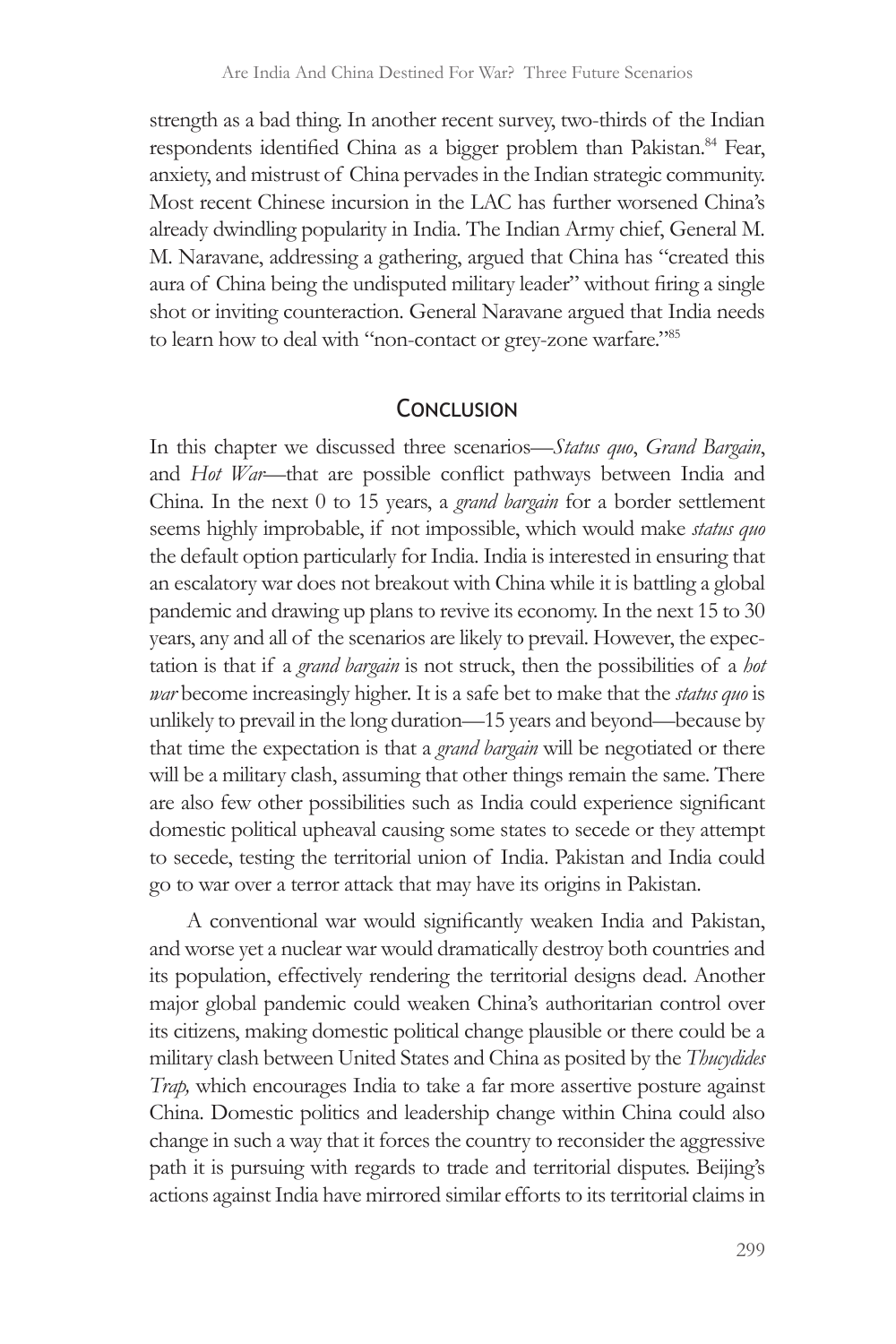South China Sea. Chinese Navy and other assorted vessels have menaced fishing and research vessels from Vietnam, Malaysia and Indonesia.86 Beijing's aggressiveness with regards to South China Sea disputes could lead to the formation of an alliance against China in which various countries from the Indo-Pacific could from an alliance to lead a fightback against expansive Chinese maritime claims.

#### **Notes**

1 Donald Kagan, *The Peloponnesian War* (New York: Viking, 2003).

2 Graham Allison, *Destined for War: Can America and China Escape Thucydides's*<br> *Trap?* (Boston: Houghton Mifflin Harcourt, 2017). For some critical discussion of<br>
the Thucydides's Trap, see Chapter 2 of this volume and S

3 Abir Chattaraj, "Thucydides Trap in Asia: The Sino-Indian Conflict," *Modern Diplomacy*, October 25, 2016, https://moderndiplomacy.eu/2016/10/25/thucydides- trap-in-asia-the-sino-indian-conflict/

4 B. M. Jain, *China's Soft Power Diplomacy in South Asia: Myth or Reality?* (Lanham, MD: Lexington Books, 2017), p. 31.

5 Tulsi Jayakumar, "The Myth of the Barking Dog," *Live Mint*, November 1, 2016, https://www.livemint.com/Opinion/iukS0Mm92GFOHm7C9JuClI/The-mythof-the-barking-dog.html; Liu Xiaoxue, "Indian Boycott of Chinese Goods Results in Little Political effect," *Global Times*, October 19, 2016, http://www.globaltimes. cn/content/1012431.shtml; Ananath Krishnan, "Why India is No Match for China in Southeast Asia," *Daily O*, September 8, 2015, https://www.dailyo.in/politics/ asean-india-china-ties-south-china-sea-narendra-modi-act-east-look-east-xi-jinping/ asean-india-china-ties-south-china-sea-narendra-modi-act-east-look-east-xi-jinping/<br>story/1/5554.html

6 Nikhil Inamdar, "Can India afford to boycott Chinese products?" *BBC News,* June 25, 2020, https://www.bbc.com/news/world-asia-india-53150898

7 Frank O'Donnell and Alex Bollfrass, "The Strategic Postures of China and India A Visual Guide," Harvard Kennedy School, March 2020, https://www.belfercenter. org/sites/default/files/2020-03/india-china-postures/China%20India%20Postures. pdf

8 Manu Pubby, "Don't have Capability or Intention to Match China Force for Force: Navy chief," Indian Express, August 11, 2009, http://archive.indianexpress.com/news/don-t-have-capability-or-intention-to-match-china-forcechief/500573/

9 Siddharth Chakraborty, "How India Stacks Up against China, and Why China<br>Can't Win Despite its Military Superiority," *Economic Times*, July 13, 2018, https://<br>economictimes.indiatimes.com/news/defence/why-china-cant-sub its-obvious-military-superiority/articleshow/59679615.cms

10 Rajeev Deshpande, "Several Strategic Objectives at Play in India-China Border Standoff," Times of India, June 3, 2020, http://timesofindia.indiatimes.com/article-show/76165955.cms?utm\_source=contentofinterest&utm\_medium campaign=cppst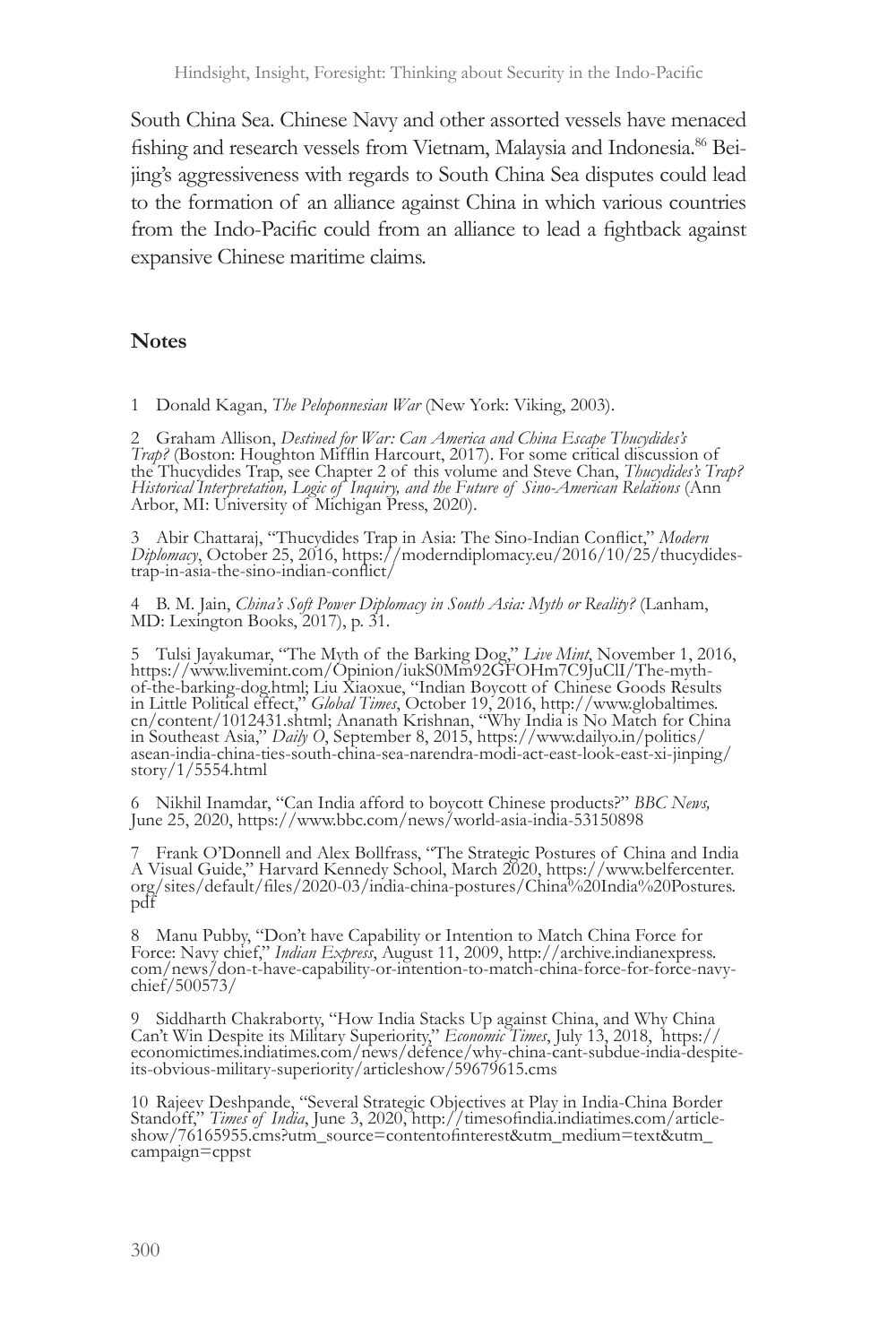<sup>11</sup> Chris Dougherty, "Force Development Options for India by 2030," Center for New American Security, October 23, 2019, https://www.cnas.org/publications/ reports/force-development-options-for-india-by-2030

12 Aman Dwivedi, "Highlights: 20 Indian Soldiers Killed; 43 Chinese Casualties In Ladakh," NDTV News, June 17, 2020, https://www.ndtv.com/india-news/india-<br>china-updates-army-officer-2-soldiers-killed-in-violent-face-off-w

13 Russell Goldman, "India-China Border Dispute: A Conflict Explained," *New York Times*, June 17, 2020, https://www.nytimes.com/2020/06/17/world/asia/india- china-border-clashes.html

<sup>14</sup> John Vasquez, *The War Puzzle-Revisited* (New York: Cambridge University Press, 2009).

<sup>15</sup> A.G. Noorani, *India-China Boundary Problem, 1846-1947: History and Diplomacy* (Oxford: Oxford University Press, 2011).

<sup>16</sup> Jianglin Li, *Tibet in Agony: Lhasa 1959* (Cambridge, MA: Harvard University Press, 2016).

17 Prabhash K Dutta, "This day in 1962: China-India war started with synchro-<br>nised attack on Ladakh, Arunachal," *India Toda*y, October 20, 2017, https://www.<br>indiatoday.in/india/story/india-china-war-1962-20-october-aksa pradesh-1067703-2017-10-20; John Garver, *Protracted Contest: Sino-Indian Rivalry in the Twentieth Century*(Seattle: University of Washington Press, 2001).

18 Lyle J. Morris, et al., *Gaining Competitive Advantage in the Gray Zone: Response Options for Coercive Aggression Below the Threshold of Major War* (Santa Monica: Rand Corpora- tion, 2019).

<sup>19</sup> Maree Conway, "An Overview of Foresight Methodologies," *Thinking Futures*, http://www.forschungsnetzwerk.at/downloadpub/An-Overview-of-Foresight-Methodologies1.pdf

20 Indrani Bagchi, "LAC face-off: India to Push China for Maps to Clarify Claim<br>Lines, Actual Control," Times of India, July 13, 2020, https://timesofindia.indiatimes.<br>com/india/india-to-push-china-for-maps-to-clarify-clai

21 Robert Haddick, "Salami Slicing in the South China Sea: China's Slow, Patient Approach to Dominating Asia," *Foreign Policy*, August 3, 2012, https://foreignpolicy. com/2012/08/03/salami-slicing-in-the-south-china-sea/

<sup>22</sup> G. V. C. Naidu, *Mumin Chen, and Raviprasad Narayanan, eds., India and China in the Emerging Dynamics of East Asia* (India: Springer, 2014).

<sup>23</sup> M. Taylor Fravel, *Strong Borders, Secure Nation Cooperation and Conflict in China's Ter- ritorial Disputes* (Princeton, NJ: Princeton University Press, 2008).

<sup>24</sup> Alison A. Kaufman, The "Century of Humiliation" and China's National Narra- tives," Testimony before the U.S.-China Economic and Security Review Commission, Hearing on "China's Narratives Regarding National Security Policy," March 10, 2011, https://www.uscc.gov/sites/default/files/3.10.11Kaufman.pdf

25 Press Trust of India, "Tawang is Part of China, Says Tibetan Scholar," *Business Standard*, March 23, 2017, https://www.business-standard.com/article/international/ tawang-is-part-of-china-says-tibetan-scholar-117032300813\_1.html

26 Claude Arpi, "Tawang: One of India's Most Strategic Districts and a Sacred<br>Hub for Buddhists," *India Today*, September 7, 2018, https://www.indiatoday.<br>in/mail-today/story/tawang-buddhism-tibet-dalai-lama-china-india-s on Edge of Tibet," *New York Times*, September 3, 2009, https://www.nytimes. com/2009/09/04/world/asia/04chinaindia.html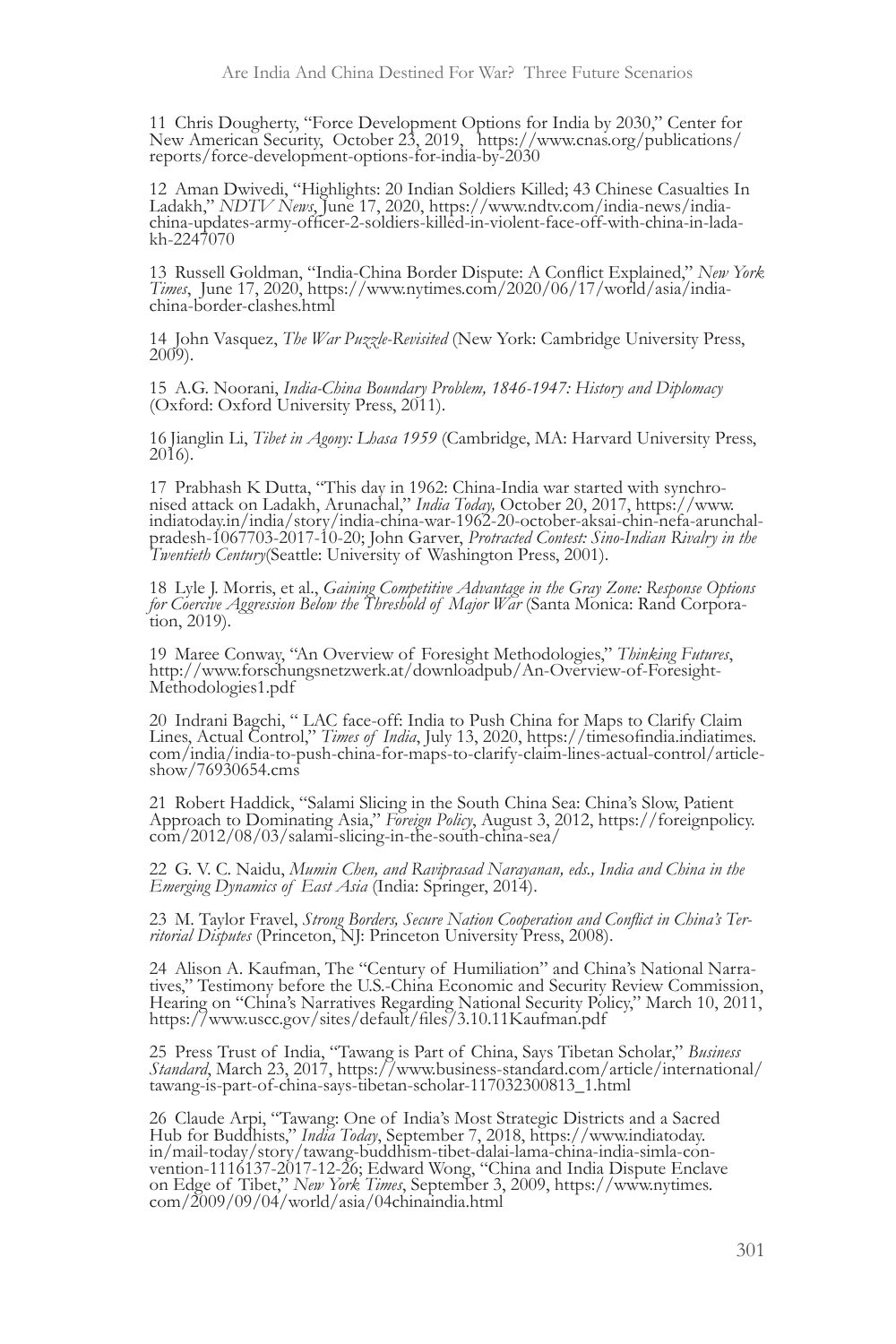27 Hindustan Times, "Envoy's Arunachal Visit Shows Our Support for India's Sovereignty: US," Hindustan Times, October 31, 2019, https://www.hindustantimes.com/<br>india-news/envoy-s-arunachal-visit-shows-our-support-for-india story-G6xeYkc56wq1wE8yaO7WNJ.html

<sup>28</sup> IANS, "China wants to appropriate Dalai Lama's succession process: Experts," *NewsD*, July 16, 2019, https://newsd.in/china-wants-to-appropriate-dalai-lama-s- succession-process-experts/

29 Jianglin Li, *Tibet in Agony: Lhasa 1959*, trans.Susan Wilf (Cambridge, MA: Harvard University Press, 2016).

30 Atman Trivedi, "One Year On, Should India Rethink Its Reset With China?" *War on the Rocks*, April 17, 2019, https://warontherocks.com/2019/04/one-year- on-should-india-rethink-its-reset-with-china/; Tanvi Madan, "Dancing With the Dragon? Deciphering India's 'China Reset'," *War on the Rocks,* April 26, 2018, https:// warontherocks.com/2018/04/dancing-with-the-dragon-deciphering-indias-chinareset/

31 Ngodup Dongchung, "China should be wary of meddling in the Dalai Lama's reincarnation," The Week, January 27, 2020, https://www.theweek.in/news/world/2020/01/27/china-should-be-wary-of-meddling-in-the-dalai-lama-incarn

32 Sajid Farid Shapoo, "The Dangers of Pakistan's Tactical Nuclear Weapons: Why Pakistan's tactical nukes are inherently a threat to the country's nuclear security," National Interest, February 1, 2017, https://thediplomat *National Interest*, February 1, 2017, https://thediplomat.com/2017/02/the-dangers- of-pakistans-tactical-nuclear-weapons/; Ben Brown, "Pakistan Threatens War on India and 'Any Superpower.' It's Time to Take this Nuclear Conflict Seriously," CCN News, March 11, 2019, https://www.ccn.com/pakistan-nuclear-war-india-superpow- er/

33 Charlie Gao, "5 Ways China Has Turned Pakistan Into a Military Monster,"<br>National Interest, February 29, 2020, https://nationalinterest.org/blog/buzz/5-wayssigns deal to build new nuclear reactor in Pakistan: WNN," *Reuters*, November 24, 2017, https://www.reuters.com/article/us-pakistan-nuclear-china/china-signsdeal-to-build-new-nuclear-reactor-in-pakistan-wnn-idUSKBN1DO1W6; Scott Schwarzen von der Advanced Missile Technology To Pakistan," National Public Radio, March 22, 2018, https://www.npr.org/sections/thetwo-<br>way/2018/03/22/595967125/china-acknowledges-sale-of-advanced-missile-technology-to-pak

34 Kyle Mizokami, "The Possibility of Nuclear War Between India and Pakistan Is<br>Greater Than Experts Would Prefer," National Interest, November 4, 2019, https://<br>nationalinterest.org/blog/buzz/possibility-nuclear-war-betwe greater-experts-would-prefer-92716

<sup>35</sup> Hans M. Kristensen & Matt Korda, "Tactical nuclear weapons, 2019," *Bulletin of the Atomic Scientists* 76, no. 5 (August 30,2019): 252-261, https://www.tandfonline. com/doi/full/10.1080/00963402.2019.1654273

36 Rajeswari Pillai Rajagopalan, "Pakistan's Nasr Missile: 'Cold Water' over India's 'Cold Start'?'' Observer Research Foundation, February 1, 2019, https://www.orfonline.org/research/pakistans-nasr-missile-cold-water-over

<sup>37</sup> Mansoor Ahmed, "Pakistan's Tactical Nuclear Weapons and Their Impact on Stability," Carnegie Endowment for International Peace, June 30, 2016, https:// carnegieendowment.org/2016/06/30/pakistan-s-tactical-nuclear-weapons-and-theirimpact-on-stability-pub-63911

38 Varun Vira, "Escalating from Terrorism to Nuclear War on the Asian Subcontinent," *Small Wars Journal*, April 4, 2012, https://smallwarsjournal.com/jrnl/art/escalating-from-terrorism-to-nuclear-war-on-the-asian-subconti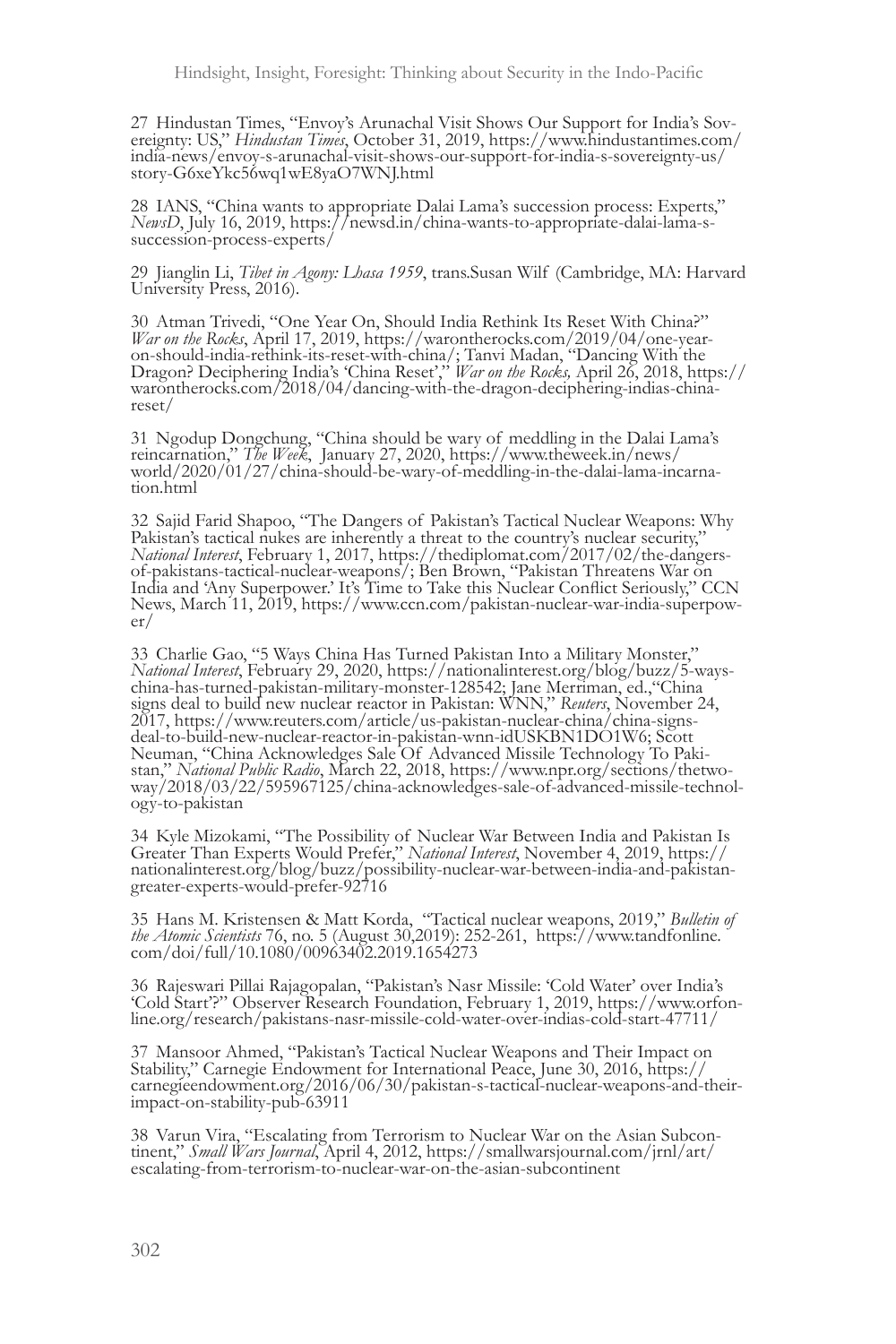39 Rajeswari Pillai Rajagopalan, "Pakistan's Nasr Missile: 'Cold Water' over India's<br>'Cold Start'?'' Observer Research Foundation, February 1, 2019, https://www.orfon-<br>line.org/research/pakistans-nasr-missile-cold-water-o Pradip R. Sagar, "How will India handle a two-front war? Army chief General Naravane explains," *The Week*, January 11, 2020, https://www.theweek.in/news/<br>india/2020/01/11/how-will-india-handle-a-two-front-war-army-chief-general-nara-<br>vane-explains.html

40 T. V. Paul, ed., *The India-Pakistan Conflict: An Enduring Rivalry* (Montréal: Cam- bridge University Press, 2005), 38; Brahma Chellaney, "The Many Myths of Kashmir and the Subversive Role of Pakistan," *Live Mint*,September 9, 2019, https://www. livemint.com/opinion/online-views/the-many-myths-of-kashmir-and-the-subver- sive-role-of-pakistan-1568050894392.html

<sup>41</sup> Stephen Philip Cohen, "India, Pakistan and Kashmir," The Brookings Institu- tion, December 2001, https://www.brookings.edu/wp-content/uploads/2016/06/ cohens20011201.pdf

<sup>42</sup> Varun Parekh, "Why 'Akhand Bharat' Is A Pipe Dream," *Huffington Post India*, March 17, 2016, https://www.huffingtonpost.in/varun-parekh/why-akhand-bharatremains\_b\_9461132.html

43 Christopher Snedden, *Shifting Geo-politics in the Greater South Asia Region* (Honolulu, HI: Daniel K. Inouye Asia-Pacific Center for Security Studies, April 2016), https:// www.jstor.org/stable/resrep14025

44 World Bank, "Fact Sheet: The Indus Waters Treaty 1960 and the Role of the World Bank," June 11, 2018, https://www.worldbank.org/en/region/sar/brief/factsheet-the-indus-waters-treaty-1960-and-the-world-bank

<sup>45</sup> Christopher Snedden, "To take – not retake – 'Pakistan-Occupied Kashmir'," The Lowy Institute, September 20, 2019, https://www.lowyinstitute.org/the-inter- preter/take-not-retake-pakistan-occupied-kashmir

<sup>46</sup> "China claims approximately 90,000 square kilometers of Indian territory in the State of Arunachal Pradesh," and the Indian government has firmly "reiterated that Arunachal Pradesh is an integral and inalienable part of India." In addition, this posi- tion "has been clearly conveyed to the Chinese side on several occasions, including at the highest level." Ministry of External Affairs, Government of India, "Q.No.800, Chinese Statement Over Arunachal Pradesh," Rajya Sabha, April 30, 2015, https:// www.mea.gov.in/rajya-sabha.htm?dtl/25163/qno800chinese+statement+over+aruna chal+pradesh

47 Aidan Milliff, "Tension High, Altitude Higher: Logistical and Physiological Constraints on the Indo-Chinese Border," *War on the Rocks*, June 8, 2020, https://warontherocks.com/2020/06/tension-high-altitude-higher-logis

<sup>48</sup> "Galwan Valley: Image Appears to Show Nail-Studded Rods Used in India- China Brawl," *BBC News*, June 18, 2020, https://www.bbc.com/news/world-asia- india-53089037

<sup>49</sup> Erik O. Kimbrougha, Roman M. Sheremetab, and Timothy Shields, "Resolving Conflicts by a Random Device," School of Business and Economics, Maastricht University and Chapman University, September 7, 2011, https://www.chapman.edu/ ESI/wp/Sherementa-Shields\_ResolvingConflictsbyRandomDevice.pdf

50 Gary Goertz and Paul F. Diehl, "The Initiation and Termination of Enduring Rivalries: The Impact of Political Shocks," *American Journal of Political Science* 39, no. 1 (February 1995) 30-52.

<sup>51</sup> Ministry of External Affairs, Government of India, "Agreement between the Government of the Republic of India and the Government of the People's Republic of China on Border Defence Cooperation," October 23, 2013, https://www.mea. gov.in/bilateral-documents.htm?dtl/22366/Agreement+between+the+Government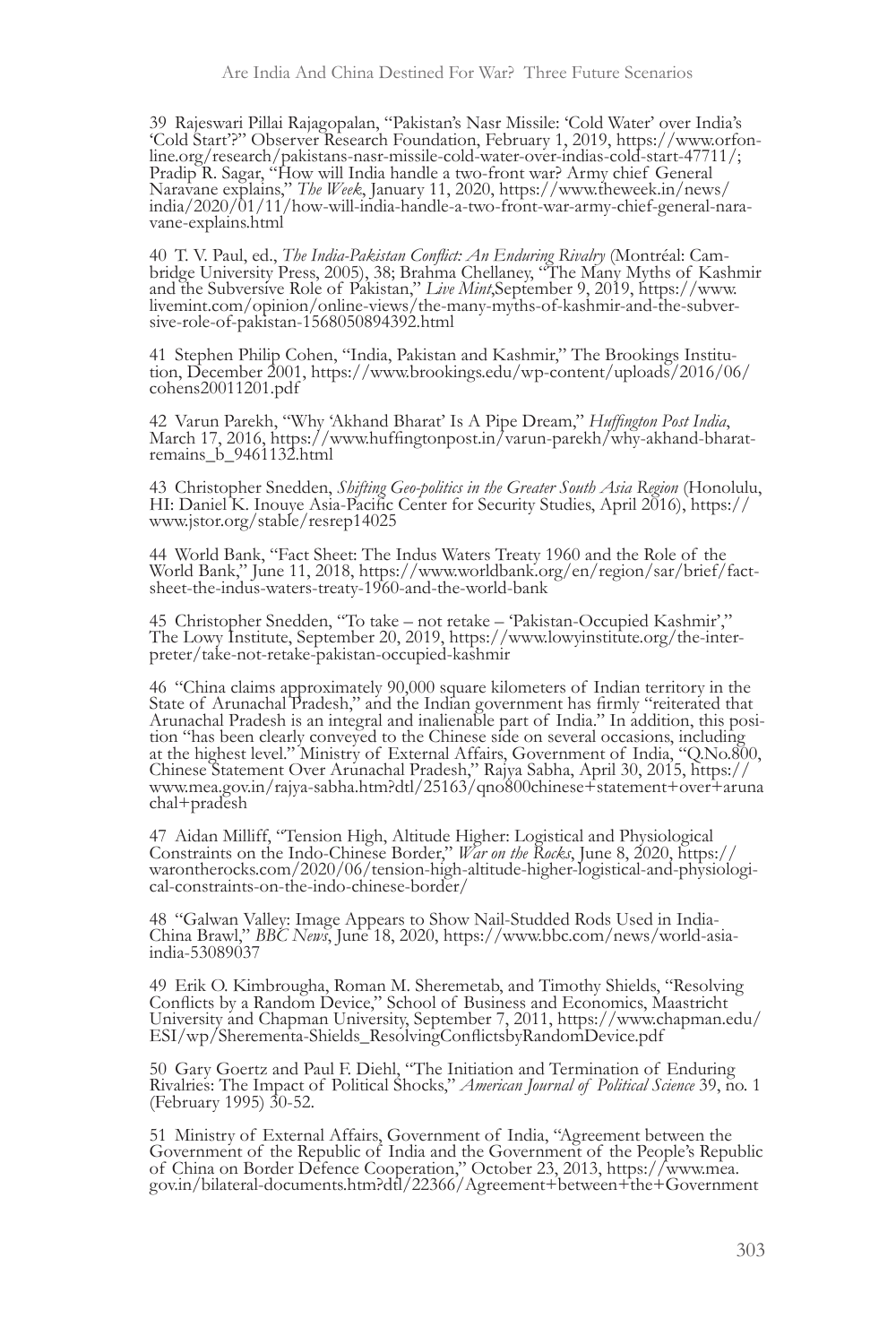+of+the+Republic+of+India+and+the+Government+of+the+Peoples+Republic +of+China+on+Border+Defence+Cooperation

52 Antara Ghosal Singh, "The Standoff and China's India Policy Dilemma," *The Hindu*, July 15, 2020, https://www.thehindu.com/opinion/lead/the-stand-off-and-<br>chinas-india-policy-dilemma/article32083539.ece

<sup>53</sup> Edward Ashbee and Kashish Parpiani, "US-India defence ties 'socialising' India into the Indo-Pacific calculus," Observer Research Foundation, August 29, 2019, https://www.orfonline.org/expert-speak/us-india-defence-ties-socialising-indiaindo-pacific-calculus-54884/

54 J.P. Lawrence, "US Marines, Indian military build ties in first Tiger Triumph exercise," Stars and Stripes, November 20, 2019 https://www.stripes.com/news/pacific/us-marines-indian-military-build-ties-in-first-tiger-tri

55 Sydney J. Freedberg Jr., "Indian Machiavelli' Urges Confronting China," *Breaking Defense*, November 12, 2015, https://breakingdefense.com/2015/11/indian-machia- velli-urges-confronting-china/

<sup>56</sup> Erik Kimbrougha, Roman Sheremetab, and Timothy Shields, "Resolving Con- flicts by a Random Device," *Journal of Economic Behavior and Organization* 99, no. 1 (May 2015), 19.

<sup>57</sup> Kartik Bommakanti, "India's Two-Front War Challenge: The Problem of Choice, Scenarios and Uncertainty," Observer Research Foundation, October 10, 2019, https://www.orfonline.org/expert-speak/indias-two-front-war-challenge-problemof-choice-scenarios-and-uncertainty/; Abhijnan Rej, "The Sobering Arithmetic of a Two-Front War," Observer Research Foundation, July 10, 2018, https://www. orfonline.org/research/the-sobering-arithmetic-of-a-two-front-war/

<sup>58</sup> Hsin-Huang Michael Hsiao, Cheng-Yi Lin, eds., *Rise of China: Beijing's Strategies and Implications for the Asia-Pacific* (New York: Routledge, 2009).

59 "1025 Chinese transgressions reported from 2016 to 2018: Government data,"<br>Economic Times, November 28, 2019, https://economictimes.indiatimes.com/news/<br>defence/1025-chinese-transgressions-reported-from-2016-to-2018-gov data/articleshow/72262114.cms?from=mdr

60 Ankit Panda, "No First Use' and Nuclear Weapons," Council on Foreign Rela- tions, July 17, 2018, https://www.cfr.org/backgrounder/no-first-use-and-nuclearweapons<sup>'</sup>

<sup>61</sup> For a detailed discussion of India's NFU doctrine and its consequences see, Christopher Clary and Vipin Narang, "India's New Nuclear Thinking: Counterforce, Crises, and Consequences," Harvard Kennedy School, May 24, 2019, https://www. belfercenter.org/publication/indias-new-nuclear-thinking-counterforce-crises-andconsequences

62 Yogesh Joshi, "Angles and Dangles: Arihant and the Dilemma of India's Undersea Nuclear Weapons," War on the Rocks, January 19, 2019, https://warontherocks.com/2019/01/angles-and-dangles-arihant-and-the-dilemma-of-indias nuclear-weapons/

63 Xiaoping Yang, "China's Perceptions of India as a Nuclear Weapons Power,"<br>Carnegie Endowment for International Peace, 30 June 2016, https://carnegieendow-<br>ment.org/2016/06/30/china-s-perceptions-of-india-as-nuclear-weap pub-63970

#### 64 Ibid.

65 "India Will Suffer Worse Losses than 1962 If It Incites Border Clash," *Global*  "teach India a lesson" was used by Mao and Zhou Enlai with reference to China's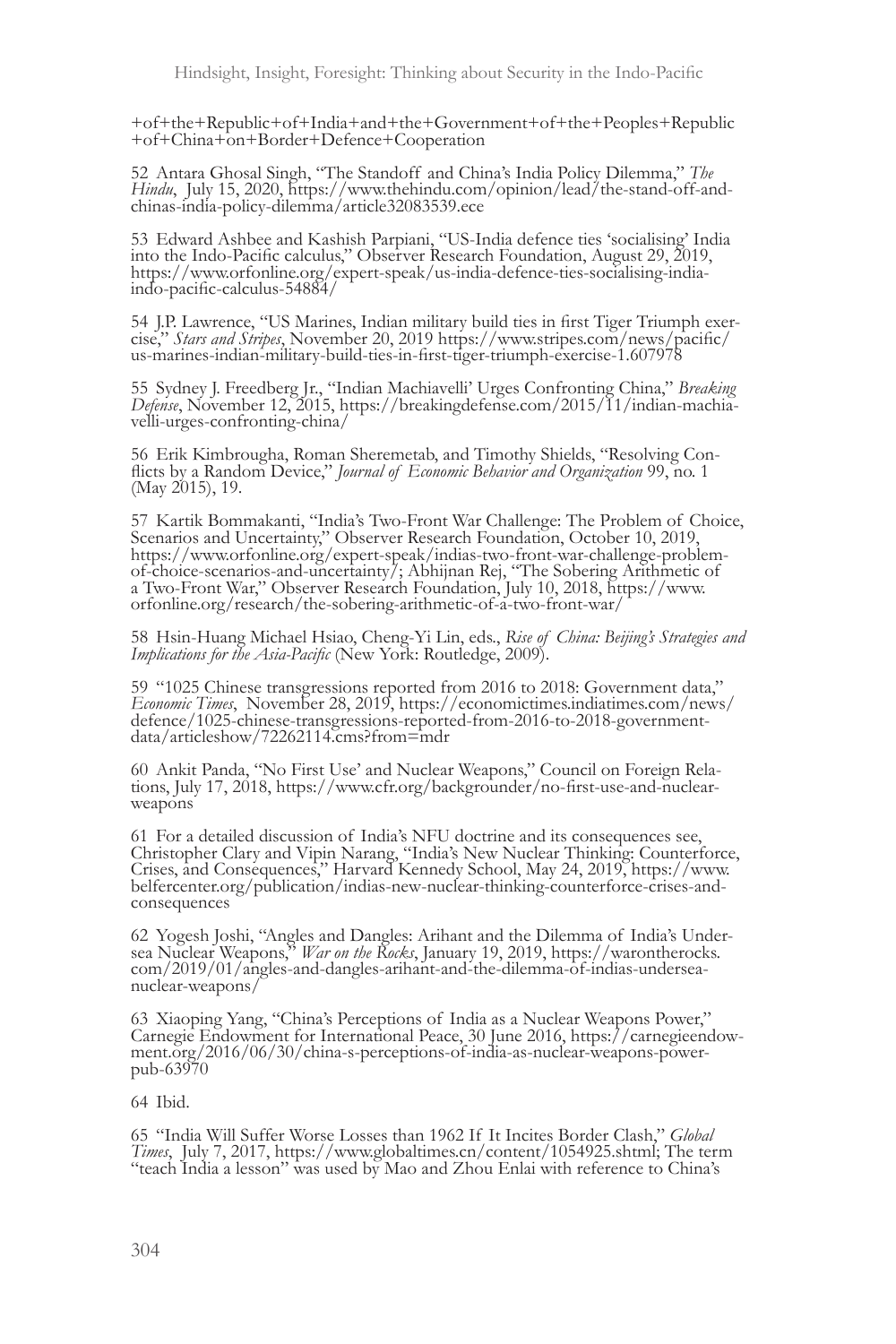1962 war against India. For a discussion see, Margaret MacMillan, Nixon and Mao: The Week that Changed the World (New York: Random House, 2008), 238.

66 Kanwal Sibal, "View: India Must Respond to Chinese Provocation," *Economic Times*, August 19, 2019, https://economictimes.indiatimes.com/news/politics-and- nation/view-india-must-respond-to-chinese-provocation/articleshow/70730720.cms

67 Sebastien Roblin, "More U.S.-India Arms Sales Could Follow \$3.5 Billion<br>Helicopter Deal," Forbes, February 26, 2020, https://www.forbes.com/sites/sebastienroblin/2020/02/26/modi-and-trump-sign-35-billion-helicopter-deal-more-couldfollow/#696264c923aa

<sup>68</sup> Jagannath Panda, "India and the 'Quad Plus' Dialogue," Commentary, The Royal United Services Institute, June 12, 2020, https://rusi.org/commentary/india-strate- gic-quad

69 Press Trust of India, 'China Rules Out India's Nuke Club NSG Entry Without Talks On Treaty," NDTV News, June 21, 2019, https://www.ndtv.com/india-news/<br>china-rules-out-indias-nuke-club-nsg-entry-without-talks-on-treaty-

70 Vinay Kaura, "China on India's UNSC Bid: Neither Yes Nor No," *The Diplomat*, June 3, 2015, https://thediplomat.com/2015/06/china-on-indias-unsc-bid-neitheryes-nor-no/

<sup>71</sup> Daniel Kliman, Iskander Rehman, Kristine Lee, and Joshua Fitt, "Imbalance of Power: India's Military Choices in an Era of Strategic Competition with China," Center for New American Security, October 23, 2018, https://www.cnas.org/publi- cations/reports/imbalance-of-power

72 Jonah Blank, "What Were China's Objectives in the Doklam Dispute?" Rand Corporation, September 8, 2017, https://www.rand.org/blog/2017/09/what-werechinas-objectives-in-the-doklam-dispute.html

73 Ashley J. Tellis, "Hustling in the Himalayas: The Sino-Indian Border Confrontation," Carnegie Endowment for International Peace, June 4, 2020, https://carnegieendowment.org/2020/06/04/hustling-in-himalayas-sino-indian-b

74 Ibid.

<sup>75</sup> Rajesh Rajagopalan, "India's Strategic Choices: China and the Balance of Power in Asia," Carnegie Endowment for International Peace, September 14, 2017, https:// carnegieindia.org/2017/09/14/india-s-strategic-choices-china-and-balance-of-pow- er-in-asia-pub-73108

<sup>76</sup> T.V. Paul, ed., *China-India Rivalry in the Globalization Era*, (Washington, D.C.: Georgetown University Press, 2018).

<sup>77</sup> Euan McKirdy, "Study: China Faces 'Unstoppable' Population Decline by Mid- Century," *CNN*, January 7, 2019, https://www.cnn.com/2019/01/07/asia/china- population-decline-study-intl/index.html

<sup>78</sup> Vishnu Padmanabhan, "How to Reap India's Demographic Dividend," *Live Mint*, July 17, 2019, https://www.livemint.com/news/india/how-to-reap-india-s-demo- graphic-dividend-1563382235153.html

79 Nicholas Wright, *Artificial Intelligence, China, Russia, and the Global Order* (Maxwell AFB, AL: Air University Press, 2019).

80 TCA Srinivasan Raghavan, "China: A Paranoid and Opportunistic Neighbor," *The Telegraph*, March 4, 2020, https://www.telegraphindia.com/culture/books/china-a- paranoid-and-opportunistic-neighbour/cid/1750940